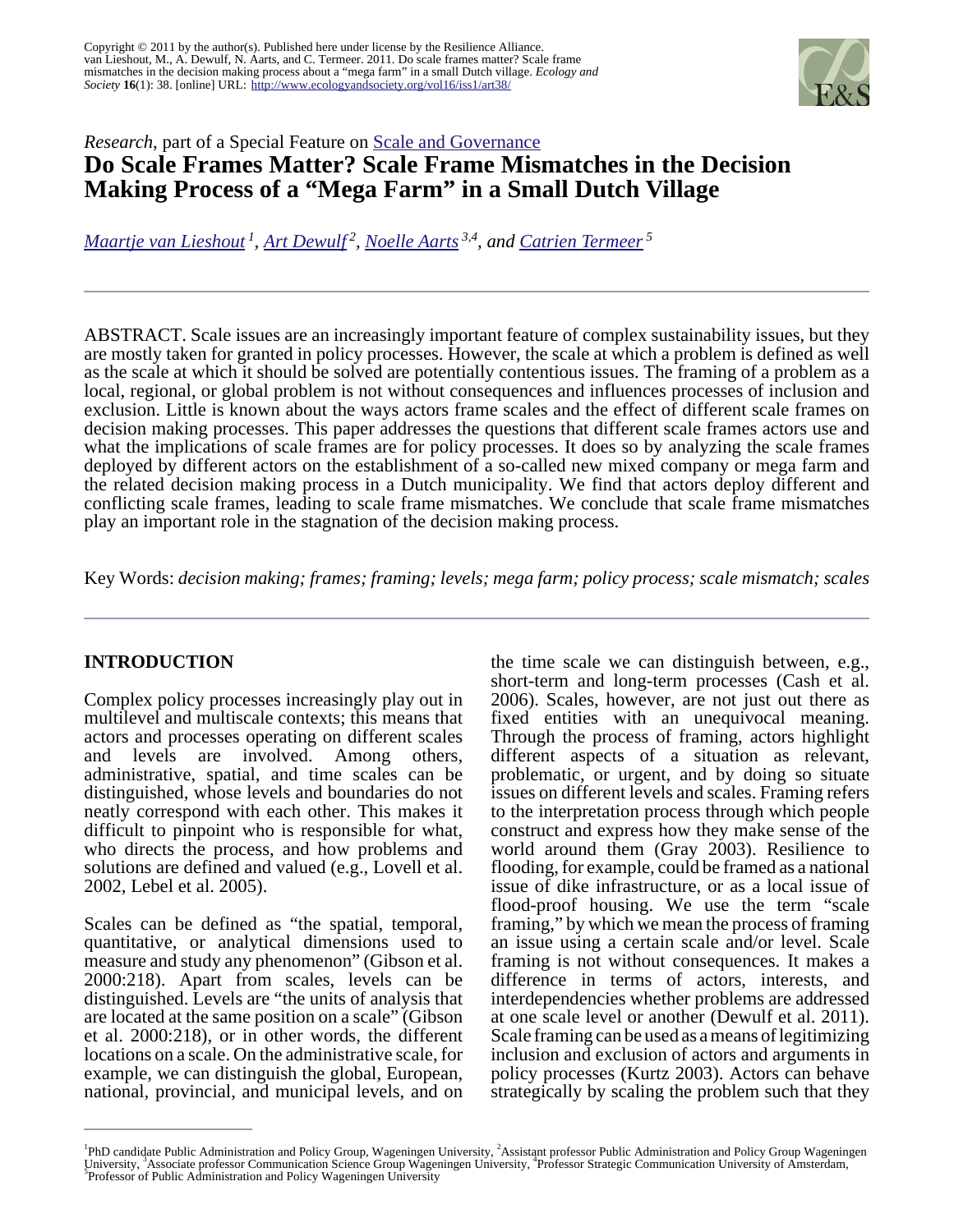situate themselves at the center of power (Termeer and Kessener 2007). Obviously these processes are highly contested as actors attempt to reshape power and responsibilities (Kurtz 2003).

Although different authors address scale issues in the context of natural resource management (e.g., Lovell et al. 2002, Adger et al. 2005, Berkes 2006, Borgström et al. 2006, Young 2006, Biggs et al. 2007, Folke et al. 2007, Olsson et al. 2007, Papaik et al. 2008), only a few study scales as social constructions (e.g., Delaney and Leitner 1997, Lebel et al. 2005). In some disciplines, for example, political and human geography, the construction of scales has been studied, but only a few address the use of scale frames in policy processes (e.g., Kurtz 2003, Harrison 2006, Dewulf et al. 2011).

In this paper, we study scales as social constructions, focusing on the role of scale frames in a complex decision making process on sustainability issues. We address two related research questions: (1) Which scale frames do actors use and how do these differ from each other?; (2) What are the implications of scale frames for policy processes, with regard to inclusion and exclusion of actors and arguments?

We address these questions through an in-depth case study of the decision making process in the establishment of a so-called mega farm in a designated agricultural development area (ADA) near a small Dutch village. The fact that different actors refer to the same farm as a new mixed company (NMC), a mega farm, a pig flat, or an agricultural production park indicates that the development is contentious and gives rise to divergent frames. All these different names have different connotations and frame the farm in different ways. In this paper, we show how different actors construct and use different scale frames with regards to the farm, and we discuss their implications. In the following, we build the theoretical framework we need for the analysis, explicate the methods used, present the results, and discuss their implications.

## **THEORETICAL FRAMEWORK**

Because we are interested in scale frames and their implications for policy making, we developed a theoretical framework starting from the concepts of policy making, frames and framing, scales and scale

framing. We used theories from different scientific disciplines, including policy science, public administration, communication science, organizational psychology, and human and political geography.

### **Policy making**

We followed authors like Stone (1988), Fischer and Forester (1993), and Hajer and Wagenaar (2003) in their idea that public policy is largely made up of language. As Fischer and Forester (1993:2) make clear: "Policy analysis and planning are practical processes of argumentation." Deborah Stone explains that the essence of policy making is the struggle over ideas: "Policy making is a constant struggle over the criteria for classification, the boundaries of categories and the definition of ideas that guide the way people behave" (1988:11). Policy making is reasoning by metaphor and analogy; it is trying to get others to see the situation as one thing rather than another (Stone 1988). In other words, "policymaking is mostly a matter of persuasion" (Goodin et al. 2006:5).

From this point of view, problems, causes, and solutions are not given, but "created in the minds of citizens by other citizens, leaders, organizations, and government agencies, as an essential part of political maneuvering. Symbols, stories, metaphors, and labels are all weapons in the armamentarium" (Stone 1988:156). The fact that problems, causes, and solutions are created by individuals and groups in society leads to a multiplicity of perspectives on the problem, its causes, and possible solutions. According to Rein and Schön (1996), this multiplicity in the policy realm is reason for worry. They suggest a frame-reflective approach to deal with it.

In line with this, we view the decision making process under study as part of a larger policy process (see Appendix 1), that is, as a series of on-going discursive negotiations (see also Aarts and van Woerkum 2002). This means that we discuss the impact of scale frames on ongoing negotiations, not on succeeding stages in a policy process.

### **Frames and framing**

We used theories on frames and framing (Bateson 1972, Goffman 1974, Schön and Rein 1994, Lewicki et al. 2003, Aarts and van Woerkum 2006,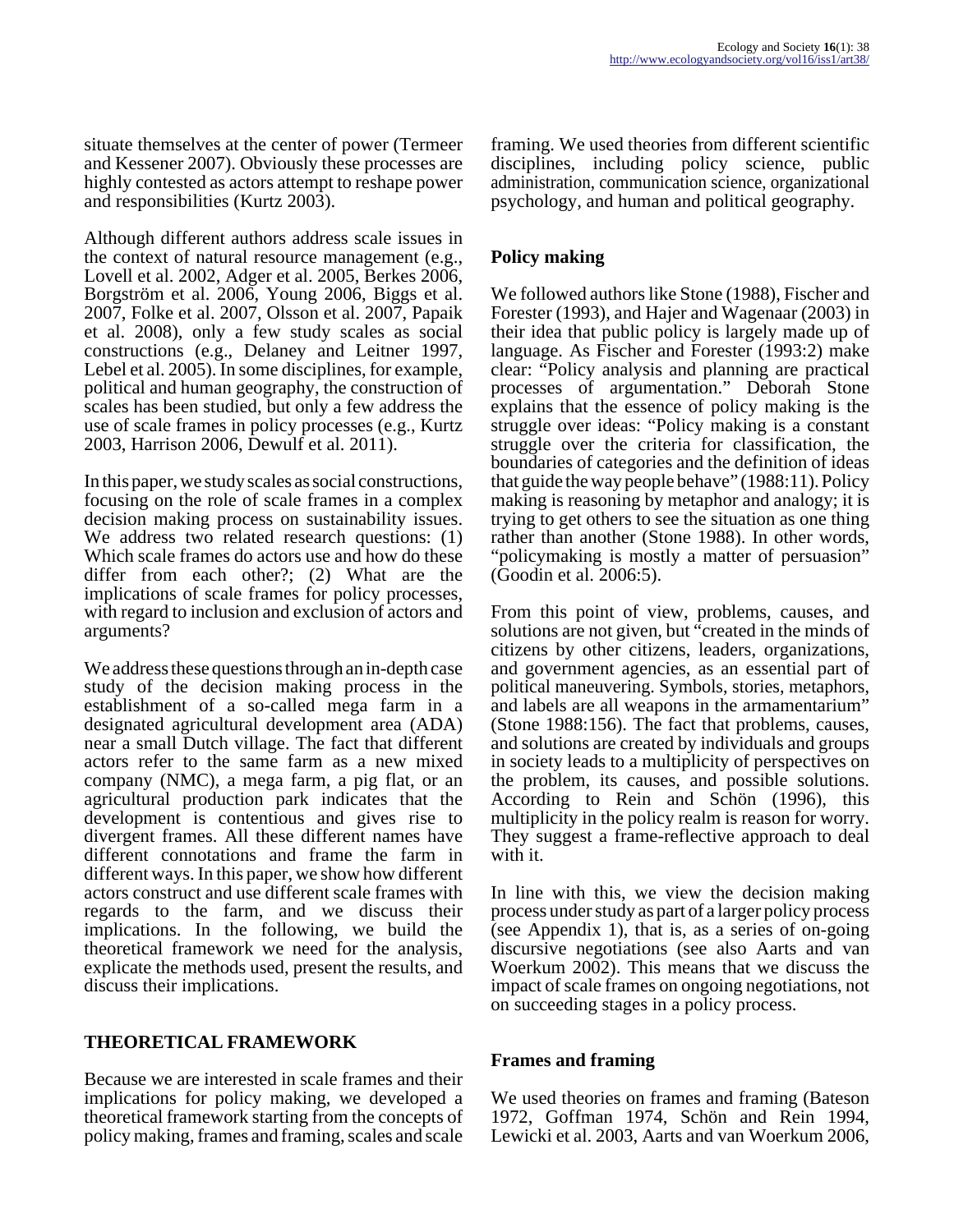Dewulf et al. 2009) to obtain a better understanding of how actors use scale frames to make sense of contentious issues. Frame analysis starts from the idea that people make sense of situations for themselves and for others by means of certain perspectives or frames that they deploy in interaction (Weick 1995, Kurtz 2003, Harrison 2006, van Lieshout and Aarts 2008, Dewulf et al. 2009). As Entman (1993:52) puts it, "to frame is to select some aspects of a perceived reality and make them more salient in a communicating context, in such a way as to promote a particular problem definition, causal interpretation, moral evaluation, and/or treatment recommendation for the item described." Consequently, the framing of an issue, including scale framing, is the result of processes of interaction and negotiations between different actors, and at the same time it is the input for these processes. A policy process consists of a series of framings of the issues under debate.

#### **Scales**

The concept of scale is applied in different scientific disciplines that attribute different meanings to it. Different scale dimensions can be distinguished; for example, spatial, temporal, or administrative scales. Furthermore, the concepts of scale, level, hierarchy, etc., are used as synonyms in certain disciplines whereas they are strictly separated in others. Gibson et al. (2000) and Buizer et al. (2011) present an overview of how scales are conceptualized in various disciplines.

We drew on the literature on politics of scale in human and political geography to discuss the use of scales as sense-making devices. This approach defines scale as a social construct, "suggesting that scale is not pre-given but a way of framing conceptions of political-spatiality" (Kurtz 2003:894, see also Delaney and Leitner 1997, Marston 2000, Brenner 2001, Harrison 2006). A problem may, temporarily, be formulated in such a way that certain scales become dominant whereas others are attributed less significance. "Central to the politics of scale is the manipulation of power and authority by actors and institutions operating and situating themselves at different [spatial] scales. This process is highly contested, involving numerous negotiations and struggles between different actors as they attempt to reshape [the spatiality of] power and authority" (Leitner 2004:238-239, author's brackets, Dewulf et al. 2009). To put it differently, the setting

of a scale depends on the actors involved and the goals they pursue, and vice versa. It is a causal circular process in which social, institutional, structures influence problem definitions and problem definitions influence social structures (Termeer and Kessener 2007, Dewulf et al. 2011).

### **Scale frames**

In this paper, we focus on the scale frames that different actors construct to understand the role of these frames in the sense-making of an issue in policy processes. Scale frames can be considered as a specific type of issue frame, i.e., framing the topic of concern, that actors use in communicative contexts, in addition to other frames, such as identity frames, i.e., framing one's own identity, characterization frames, i.e., characterizing other stakeholders, or power frames, i.e., framing the power relations of the actors involved (Gray 2003).

Kurtz (2003:894) makes a distinction between scale frames and counter-scale frames. "Scale frames are the discursive practices that construct meaningful (and actionable) linkages between the scale at which a social problem is experienced and the scale(s) at which it could be politically addressed or resolved." She uses the term counter-scale frame to "refer to an action frame intended to undermine the resonance and persuasiveness of a given scale frame" (Kurtz 2003:907).

## **METHODS**

#### **Methodological approach**

We used an interpretive approach (Yanow 2000, Yanow and Schwartz-Shea 2006) to study the scale frames of the different actors. Interpretive methods were based on the presupposition that we live in a social world characterized by the possibility of multiple interpretations (Yanow 2000). Interpretive researchers try to understand the way in which people, or groups of people, give meaning to specific events (Van Bommel 2008).

We see our case and analysis as a powerful example of an in-depth scale frame study from which we can learn about the implications of scale framing in complex policy processes in other contexts (see Flyvbjerg 2006).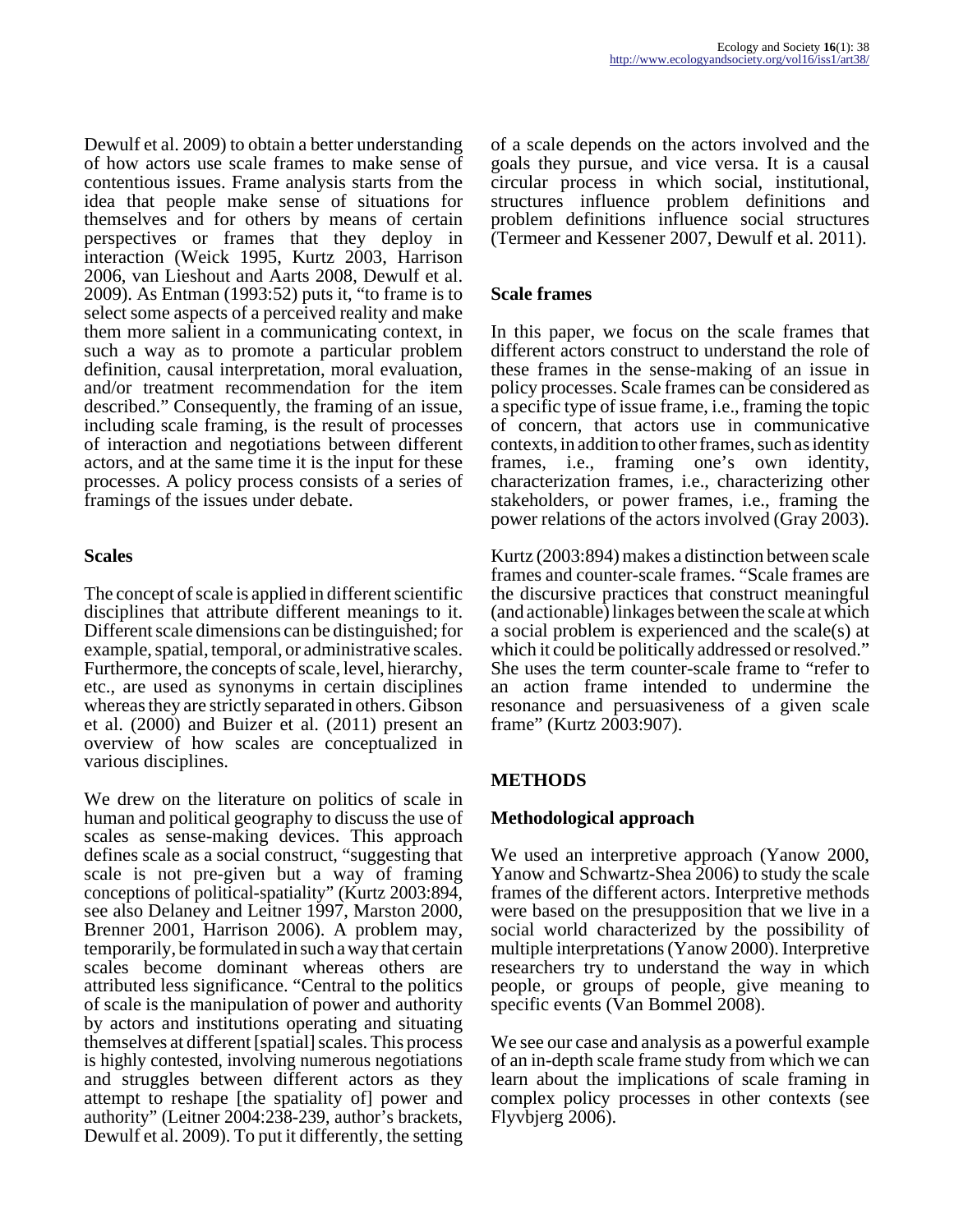### **Data collection**

We analyzed our case by means of:

- Seventeen semistructured interviews. Semistructured interviews do not follow a prefixed list of questions but allow for a conversation based on predetermined themes (e.g., Silverman 2001). We interviewed representatives of all involved parties, i.e., politicians, civil servants, farmers, citizens, action group.
- Studying four important moments in the municipal decision making process, i.e., council meetings about the ADA and/or the NMC, in which the different stakeholders interacted.
- Studying policy documents, newspaper articles, and reports.

### **Data analysis**

The conversations and council meetings were audio-taped and typed out verbatim. The transcripts of the interviews and council meetings were repeatedly read and compared. The contents of the transcripts were coded, using software for qualitative data analysis (Atlas-ti). Parts of the coded texts were subsequently categorized, analyzed, and interpreted using the theories and concepts discussed in the previous section.

The first step in our analysis was to read the transcripts looking for words, phrases, etc., that could possibly point toward scale-related issues; for example, words such as scale, scale effect, largescale, scale-up; words related to time, referring to time scales; words relating to spatial or administrative areas; words relating to the size of the farm, etc. Subsequently, we coded the quotations around these words as different scale frames in Atlas-ti. Scale frames were deployed throughout the different interviews and formed 27% of the coded quotations (17 conversation transcripts, in which 1,529 quotations were coded, of which 408 with scale-related codes; the council meetings were only coded for scale frames). Next we looked in detail at how the respondents built up their frames, and we made interpretations of the arguments they presented.

To ensure a systematic analysis, we made a theoretical division of spatial, administrative, agricultural, and time scales (see Table 1). This is a theoretical division because these scales are not completely separable: sometimes they coincide, sometimes they overlap, and sometimes they conflict. In other words, these scales map the world in different ways, but they do relate to each other.

To illustrate the different scale frames used by the different actors, we analyzed the stories of three key actors in the case: the alderman, the founder of the local action group, and the chicken farmer in the NMC consortium (Appendices 2, 3, 4). These key actors can be seen as representing the main groups in the process, and their quoted citations were chosen because they are the best examples to illustrate our results. To illustrate the implications of scale frames with regard to inclusion and exclusion, we analyzed four council meetings (Appendix 5) and reconstructed the decision making process (Appendix 1).

## **RESULTS**

In the following, we present the scale frames of three key actors and subsequently the analysis of the scale frames in the decision making process.

### **The alderman**

The alderman repeated several times during our conversation that it is essential "to find a balance," by concentrating intensive animal husbandry in ADAs, and providing opportunities for other rural functions in other areas of the municipality (see Appendix 2 and Table 2). The dominant frame deployed by the alderman emphasizes the importance of "sustainability on a higher level" as an argument for the developments in the agricultural sector. Concerning the area vision for the ADA, building on his sustainability argument, the alderman explained that he is of the opinion that it is a good vision document, because it provides "future-proof sizes." These scale frames focus on the agricultural sector as a whole and on intensive agriculture in general, rather than on the ADA and the NMC in the municipality, and on the opportunities offered by the concentration of intensive agriculture.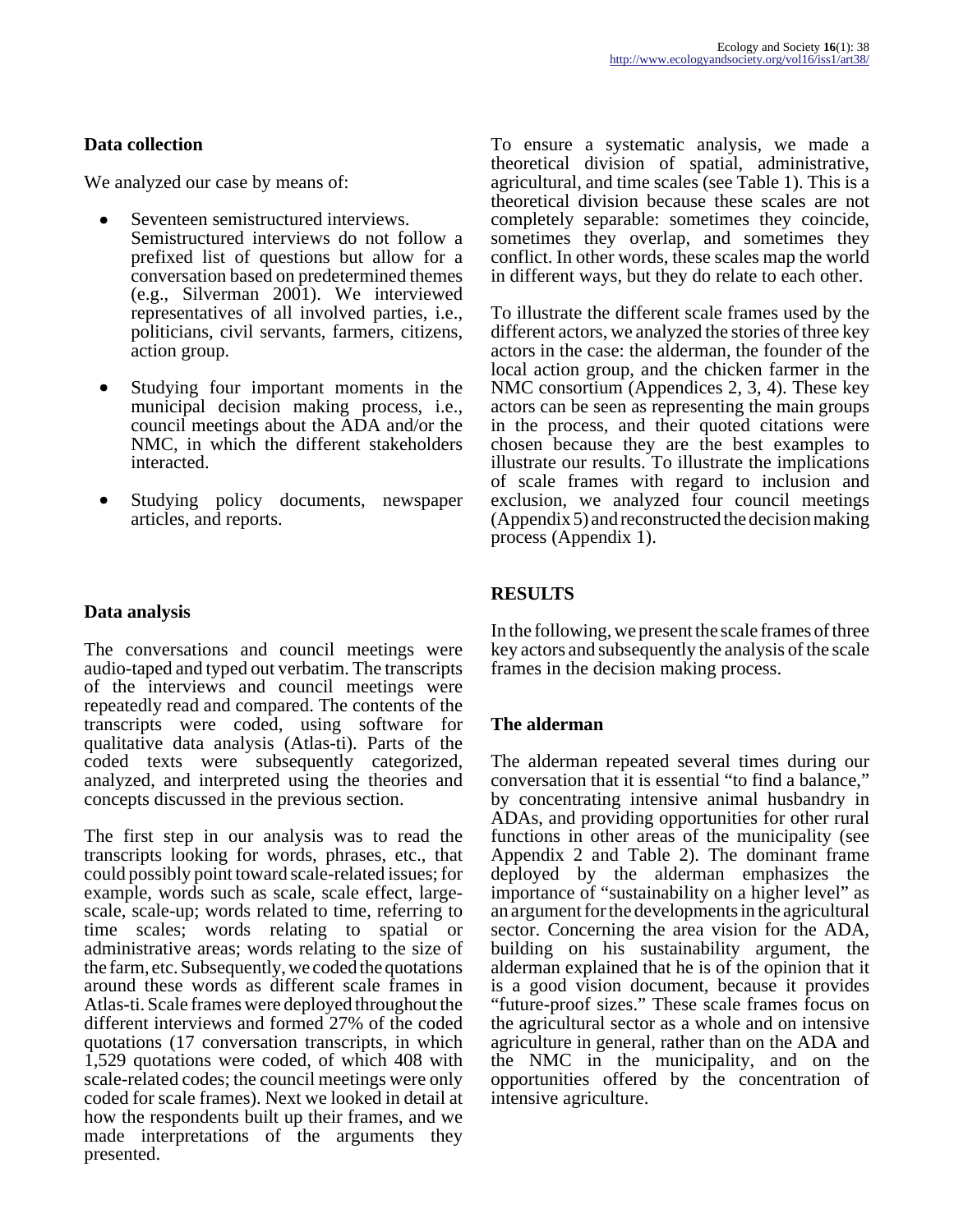| <b>Table 1.</b> A theoretical division of scales. |  |
|---------------------------------------------------|--|
|---------------------------------------------------|--|

| Scale          | Levels                                                                 | Utterances                                                                                                                                                                                                                                                                                                                                                     |  |  |
|----------------|------------------------------------------------------------------------|----------------------------------------------------------------------------------------------------------------------------------------------------------------------------------------------------------------------------------------------------------------------------------------------------------------------------------------------------------------|--|--|
| Spatial        | Neighborhood<br>Village<br>Municipal<br>Regional<br>National<br>Global | • about (local, regional) developments<br>• about spatial issues e.g. landscape, the location of developments<br>• referring to certain villages, towns, cities, etc.<br>• referring to NIMBY (not in my back yard)                                                                                                                                            |  |  |
| Administrative | Municipal<br>Provincial<br>National<br>EU<br>Global                    | • about administrative matters<br>• referring to one of the administrative levels or concrete places in an<br>administrative context<br>• mentioning government, minister, provincial delegate, alderman, etc.<br>• discussing policy in general, the reconstruction act or another specific policy<br>• asking questions about who/which level is responsible |  |  |
| Agricultural   | Crop<br>Field<br>Farm<br>Regional food system<br>Global food system    | • (scale) size of farms<br>• agriculture<br>• food production                                                                                                                                                                                                                                                                                                  |  |  |
| Time           | Past<br>Present<br>Future                                              | • about time<br>• about pace<br>• about the timeframe                                                                                                                                                                                                                                                                                                          |  |  |

The alderman used mainly spatial and agricultural scales to phrase his arguments about the establishment of the NMC and the development of the ADA (Table 2).

The alderman stressed the advantages of developments like the ADA and the NMC on mostly regional and higher scale levels, stating that we have to look at the higher levels to solve sustainability questions. In this way, he downplays the local level and the actors on that level. The other local developments, e.g., the sand-depletion installation, expansion of the fruit and vegetable auction, expansion of the greenhouses, which is the main argument of the action group, are no part of the alderman's story.

### **The founder of the action group**

The founder of the local action group stated that this group does not have a problem with the ADA, but with the NMC (see Appendix 3 and Table 3). He started his argument by placing the establishment of the NMC in a broader local perspective, explaining that the village is surrounded by different developments, which by themselves are not such a threat, but altogether it is felt that the village is being enclosed by these developments. In his enumeration, he continually repeated the argument of the positive effect the individual developments may have on a higher administrative or spatial scale level, but its negative effects on the local level. In other words, he stressed the other developments on the local level to construct the argument that the accumulation of negative effects of the negative effects of the<br>unacceptable: i.e., "local developments is unacceptable; i.e.,  $\text{accumulation}$  scale frame." He use scale frame." He used the accumulation of the negative effects of the developments together to neutralize the argument that the initiatives by themselves are positive developments. In addition to the local level, he stressed the global level, to contest the advantages on the national level by mentioning disadvantages for the rainforest in Brazil and far larger farms in Ukraine, to construct his arguments against the ADA and the NMC. This we refer to as "unsustainability on the global level scale frame."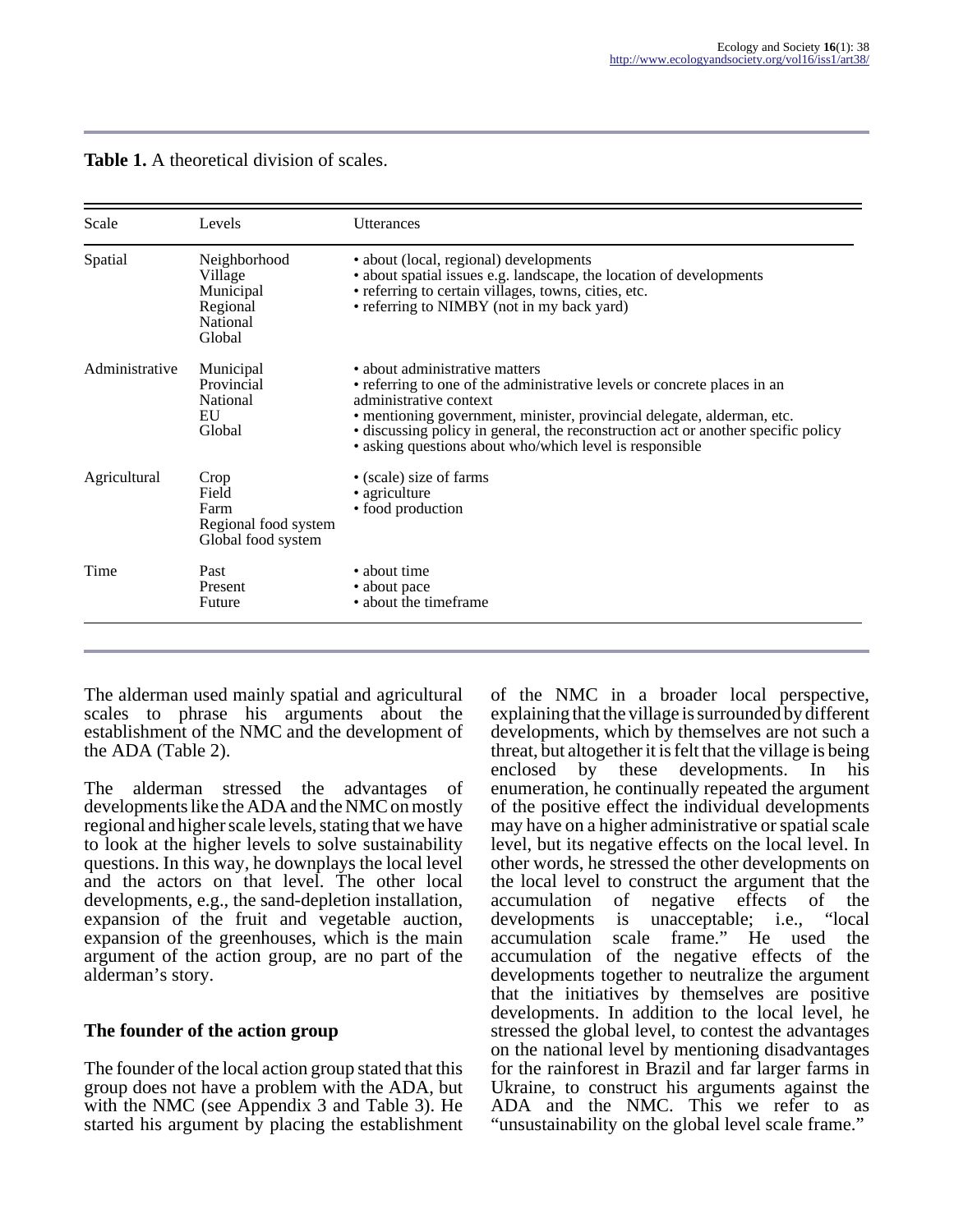|  | Table 2. The scales and levels used by the alderman. |
|--|------------------------------------------------------|
|--|------------------------------------------------------|

| What is being<br>framed <sup>[1]</sup> | How is this framed                                                                                            | Scale                 | Level                              | Ouote                                                                                                                                                                                                                                                                                                                                                                                                                                                                                           |
|----------------------------------------|---------------------------------------------------------------------------------------------------------------|-----------------------|------------------------------------|-------------------------------------------------------------------------------------------------------------------------------------------------------------------------------------------------------------------------------------------------------------------------------------------------------------------------------------------------------------------------------------------------------------------------------------------------------------------------------------------------|
| <b>NMC</b>                             | As causing environmental<br>inconvenience only in its<br>close surroundings                                   | Spatial               | Neighborhood                       | Look, in the end because we'll concentrate we'll<br>realize an environmental gain. [] Only on the<br>Dutch scale, on the European scale, on the<br>provincial scale, on the municipal scale that's<br>right, but somewhere something [NMC] is being<br>developed that in those surroundings leads to an<br><i>increase.</i>                                                                                                                                                                     |
| NMC                                    | As inevitably resulting in<br>local disadvantages in<br>order to solve issues at<br>other locations           | Spatial               | Neighborhood/<br>Regional          | The moment you live next to the ADA, [] then in<br>your environment, something [NMC] will come<br>that will increase certain things. [], and in<br>another area you will have a decrease.                                                                                                                                                                                                                                                                                                       |
| NMC                                    | As beneficial/<br>advantageous for the<br>community, the<br>surrounding area                                  | Spatial               | Municipal                          | The first advantages are clearly advantages for<br>the community. People from the municipality<br>move to the ADA, so somewhere else in the<br>municipality a farm is cleared. [] Thus, for the<br>people, the surrounding area, for nature, for<br>ecology, the environment will improve.                                                                                                                                                                                                      |
| NMC                                    | As creating more<br>sustainability by solving<br>bottlenecks somewhere<br>else                                | Spatial               | Regional                           | The strength of the concept [NMC] I think is that<br>you solve bottlenecks somewhere else, in nature<br>areas. And [] I find this something with a great<br><i>degree of sustainability.</i>                                                                                                                                                                                                                                                                                                    |
| <b>ADA</b>                             | As a development in the<br>municipality that will<br>solve regional<br>sustainability questions               | Spatial               | Municipal/<br>Regional             | I think it's important that we dared to choose to<br>think more broadly beyond our own municipality.<br>Otherwise such developments won't succeed. And<br>if we want to solve sustainability questions then<br>you'll have to dare to look further than your own<br>church steeple.                                                                                                                                                                                                             |
| <b>ADA</b>                             | As a development to<br>transform the rural areas,<br>to balance the different<br>functions in the rural areas | Spatial               | Regional                           | but it's important, you've got to do this<br>[develop the ADA], but in other places you've got<br>to clear out things. Then you'll have the balance<br>again.<br>The fact that you want to concentrate more,<br>everything in larger areas [], ADAs, and also<br>simply developing the instruments to transform<br>the remainder of the rural area. Thus cleaning up<br>old farm buildings, glasshouses, strengthening<br>nature, openness, those things. That's, well,<br>finding the balance. |
| ADA                                    | As an industrial area for<br>intensive cattle breeding                                                        | Agricultural          | Regional food<br>system            | An ADA is an industrial area for intensive cattle<br>breeding.                                                                                                                                                                                                                                                                                                                                                                                                                                  |
| ADA                                    | As providing space for<br>future-proof farms                                                                  | Agricultural/<br>Time | Regional food<br>system/<br>Future | The criteria: 6 ha, 65% covered with buildings,<br><i>those are future-proof sizes.</i>                                                                                                                                                                                                                                                                                                                                                                                                         |

 $^{[1]}$  In this table, all the scale frames with regard to the agricultural development area (ADA) and the new mixed company (NMC) deployed by the alderman in the interview are included. The selected quotations are in italics. We translated the quotes as literally as possible. Additions and changes are indicated by square brackets.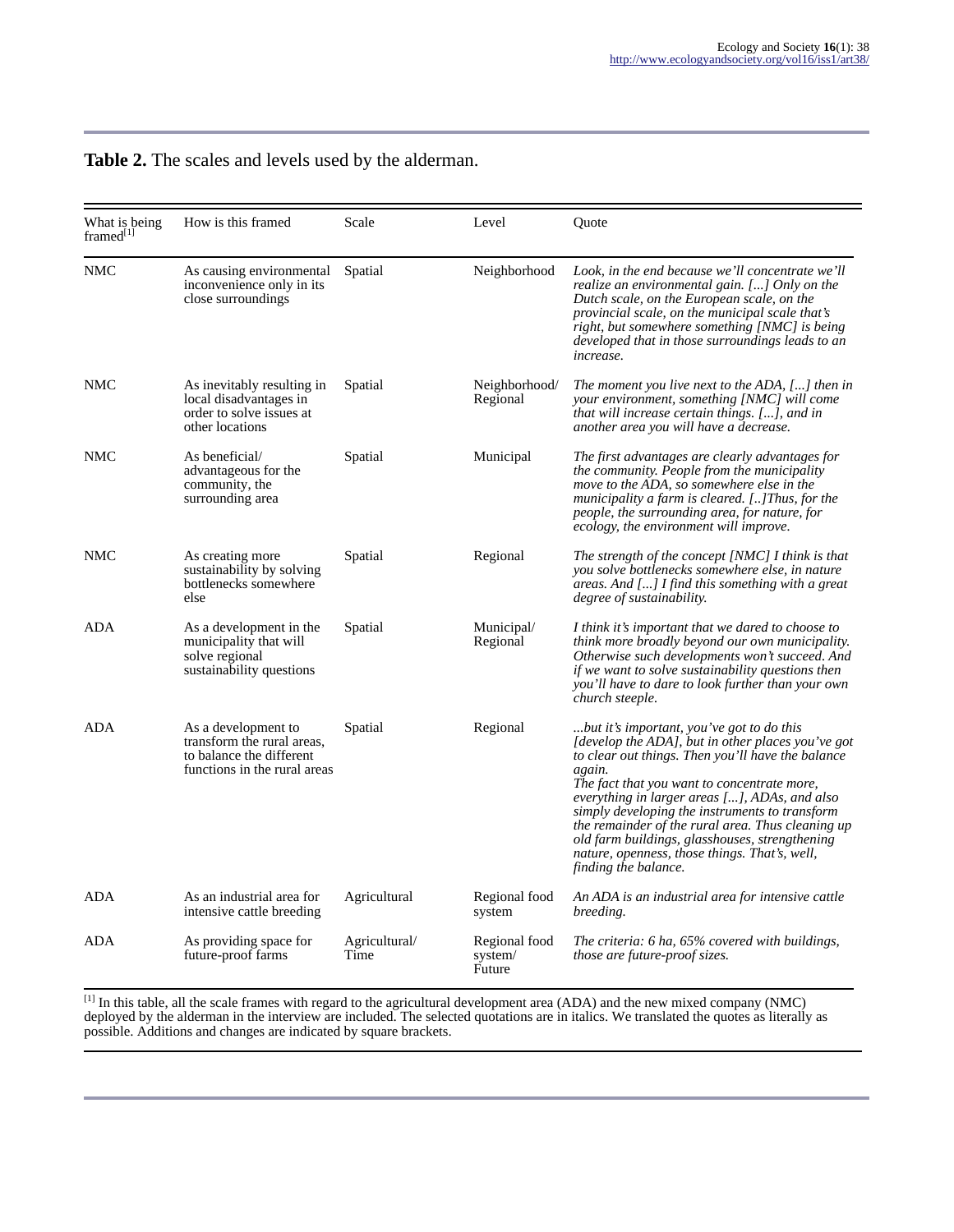Using spatial, administrative, and agricultural scales and levels, the founder of the local action group portrayed the NMC as a bad development on multiple scale levels. (For a visual illustration see <http://www.youtube.com/watch?v=MyahOyDxM44> ).

#### **One of the entrepreneurs**

One of the entrepreneurs argued that concepts like the NMC are an inevitable part of the future of intensive agriculture (see Appendix 4 and Table 4). The entrepreneur framed the development of the NMC on a spatial scale, at the regional rather than the local level. There is a chance that the entrepreneur will establish the NMC in the Netherlands, but there are also other possibilities. The entrepreneur was of the opinion that Dutch society is about to decide on the future of intensive agriculture and the future of food production (time scale frame). He made it seem as if he does not really care whether and where the NMC will be established in the Netherlands, as long as the concept of the NMC is established somewhere. If not here, then he will go somewhere else, for example, to India where he is already involved in a project. Stating it this way, the entrepreneur gives the creation of the NMC an importance that goes beyond the ADA, municipality, or province; he puts the development on the national level of the spatial scale.

In line with this reasoning, the entrepreneur framed the NMC as "a very sustainable concept for future intensive agriculture, an example for the rest of the world" that exceeds personal, local, or national interests. By taking his argument one step further, reasoning that the importance of the project is so great that the specific location is not the point of discussion, "if not here, then somewhere else", he keeps out of harm's way. In other words, he depersonalizes the issue and at the same time excludes the citizens, the local action group, and even the local administration from the issue.

The entrepreneur was of the opinion that the NMC will improve the situation on higher spatial levels and will only cause slightly more trouble on the local level. Therefore, the entrepreneur does not ignore the effects on the local level, he rather downplays them. The other developments around the village, which worry the founder of the action group, are no part of the story of the entrepreneur.

For the entrepreneur, the discussion was about the NMC, not about the ADA. In contrast to the founder of the local action group, the entrepreneur used several scales and levels to show how good the development of the NMC is.

#### **The decision making process**

The analysis of the different council meetings (see Appendix 5) shows that the different speakers used different scales and levels to frame the NMC and ADA. In all the meetings, the arguments made by the citizens and representatives of different groups and organizations were hardly addressed in the political debate. The citizens discussed the NMC, whereas the political debate was about the area vision for the ADA: a scale frame mismatch between the agricultural and spatial scale. We see that different parties commented on the mixing-up of the discussion about the NMC and the development of the ADA, but nothing was done about this. The fact that the political debate was not about the concerns of the citizens with regard to the NMC, but only about the criteria in the area vision, led to citizens having the feeling that they were not being listened to, resulting in commotion and discontent. As a consequence, the action group was founded, and media attention was attracted to make the concerns public. Both the action group and media attention led to several delays and obstructions of the decision making process.

Although it seemed that the different actors were discussing the same topic in the meetings, they used different arguments built on different scale frames, which they didn't explicate. The analysis shows that scale frame differences and mismatches occur; different actors, although discussing the same topic but using different scale frames, talk at cross purposes. As a consequence, we saw the different actors repeating their arguments in each subsequent meeting, resulting in tenacity and even conspiracy.

The scale frames deployed in the meetings were comparable to the scale frames deployed by the key actors in the interviews. In the meetings, the "regional balance scale frame," the "future-proof scale frame," the "sustainability on a higher level scale frame," the "local accumulation scale frame," and the "global unsustainability scale frame" as deployed above were repeatedly brought to the fore. Particularly the "sustainability on a higher level scale frame" was recognized throughout the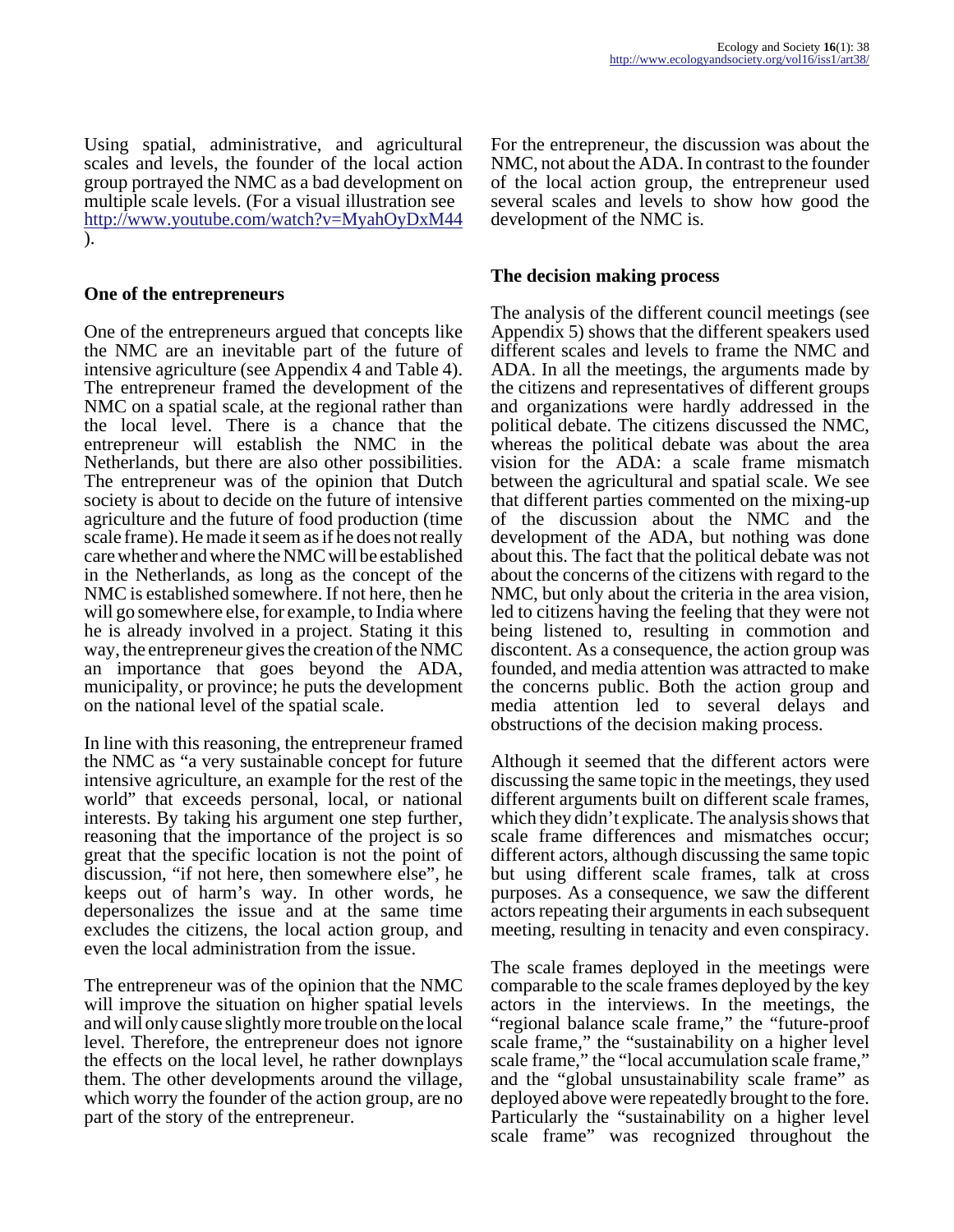## **Table 3.** The scales and levels used by the founder of the action group.

| What is being<br>framed $l1$ | How is this framed                                                                                                                  | Scale          | Level                             | Quote                                                                                                                                                                                                                                                                                                                                                           |
|------------------------------|-------------------------------------------------------------------------------------------------------------------------------------|----------------|-----------------------------------|-----------------------------------------------------------------------------------------------------------------------------------------------------------------------------------------------------------------------------------------------------------------------------------------------------------------------------------------------------------------|
| NMC                          | As a degradation for<br>the region, a win-win<br>situation nationally                                                               | Spatial        | Regional/ National                | For the region it [NMC] is still a degradation.<br>You can read that in the [consultancy name]<br>environmental advice. On the national scale<br><i>there is a win-win situation.</i>                                                                                                                                                                           |
| <b>NMC</b>                   | As a development<br>that is too large for<br>the landscape in a<br>country as small as<br>the Netherlands                           | Spatial        | National                          | We're a very small country in which open space<br>is claimed for very many things, [] and since<br>we're such a small country there simply is no<br>space for developments like this [NMC].                                                                                                                                                                     |
| ADA                          | As one of the<br>accumulating<br>developments that<br>will transform the<br>village into a<br>neighborhood in an<br>industrial park | Spatial        | Village                           | but as a result of all those developments [the<br>village] is basically placed in an industrial park,<br>a neighborhood in an industrial park.                                                                                                                                                                                                                  |
| ADA                          | As one of many in<br>itself possibly good<br>developments                                                                           | Spatial        | Municipal/Village                 | And there again the thought: we have to<br>concentrate the greenhouses, since that means<br>that you have to affect the landscape at fewer<br>places. Only that doesn't seem to count for [this<br>village].                                                                                                                                                    |
| NMC                          | As desired by all<br>administrative levels                                                                                          | Administrative | Municipal/Provincial/<br>National | Looking at the decision making, we're not only<br>talking about the municipality, but [] on<br>central, provincial, and municipal level the<br>administrators are all Christian Democrats who<br>already in 2003 have declared they'll do<br>anything to develop the NMC. The minister was<br>even willing to adapt the law.                                    |
| NMC                          | As causing trouble                                                                                                                  | Agricultural   | Farm                              | Particularly the chicken farm will emit a gigantic<br>lot of particulate matter.                                                                                                                                                                                                                                                                                |
| NMC                          | As disastrous for<br>small family farms                                                                                             | Agricultural   | Farm                              | Talking about the NMC, that's disastrous for<br>small family farms.                                                                                                                                                                                                                                                                                             |
| NMC                          | As questionable if<br>pork production is<br>desirable                                                                               |                | Regional/<br>Global food system   | It's questionable whether so much pork is<br>desirable, since in principle there's an<br>overproduction in the world and for sure the<br>Netherlands, since 80 to 90% of the pork is<br>exported [] we state that more attention should<br>be paid to regional production. [Western<br>Europe].                                                                 |
| <b>NMC</b>                   | As too small to<br>compete with farms<br>in other countries                                                                         | Agricultural   | Global food system                | In the end The Netherlands cannot win with this<br>company on the world market.                                                                                                                                                                                                                                                                                 |
| <b>NMC</b>                   | As having<br>questionable<br>sustainability from a<br>nutrition point of<br>view                                                    | Agricultural   | Global food system                | If you watch what happens in South America,<br>where gigantic soy plantations are put down and<br>a large part of it is transported to feed the pigs<br>here [] all that pork is very unproductive. You<br>should rather produce much more soy and<br>vegetables and those kinds of things, then you<br>need a smaller agricultural area for more<br>nutrition. |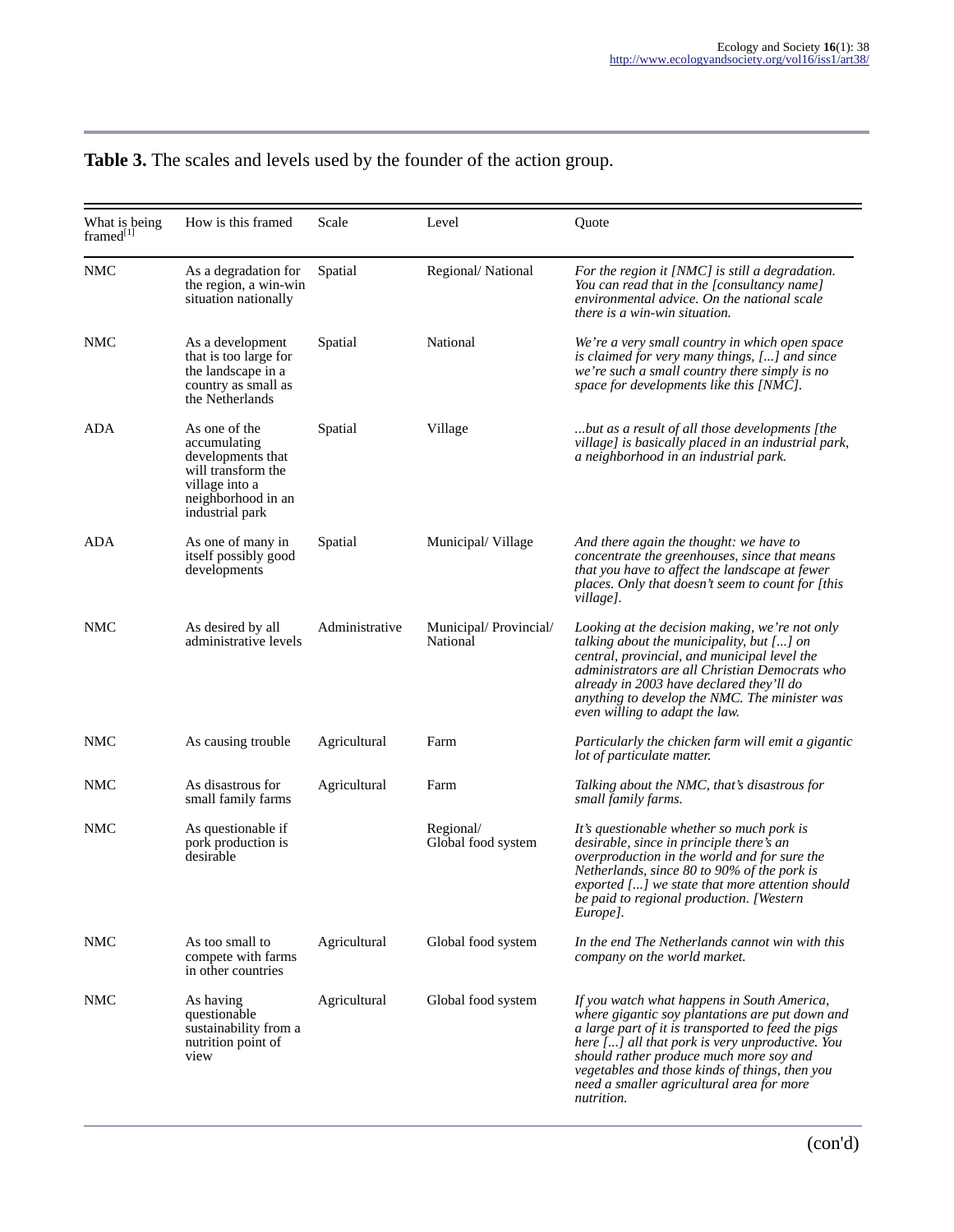| <b>NMC</b> | As should be<br>developing<br>knowledge for the<br>Third World and a<br>concept that will be<br>exported to China | Agricultural | Global food system | Use the company [] to develop knowledge<br>meaningful for the Third World, but in the Third<br>World these gigantic companies would never be<br>placed. What happens, these companies, the<br>concept is exported to China and in China they<br>will make the money. |
|------------|-------------------------------------------------------------------------------------------------------------------|--------------|--------------------|----------------------------------------------------------------------------------------------------------------------------------------------------------------------------------------------------------------------------------------------------------------------|
| <b>NMC</b> | As competing with<br>small farmers in<br>Ghana                                                                    | Agricultural | Global food system | In Ghana, chicken farmers don't have a chance<br>anymore. Why? What we consider as waste over<br>here, the chicken wings and the like, is dumped in<br>Africa for very low prices.                                                                                   |

 $[1]$  In this table, all the scale frames with regard to the agricultural development area (ADA) and the new mixed company (NMC) deployed by the founder of the action group in the interview are included. The selected quotations are in italics. We translated the quotes as literally as possible. Additions and changes are indicated by square brackets.

different administrative levels, when the reconstruction or intensive cattle breeding was discussed (see Appendix 1). Using certain scale frames enabled actors to include some and exclude others from the decision making process. For example, the alderman, and administrators in general, by framing the issue on a regional or higher level, downplayed the actors on the local level and indirectly excluded them from the decision making process. The repeated use of certain typical scale frames also showed who was engaging with whom and which actors shared the same opinion. Furthermore, it showed that actors are not open to the scale frames of others.

### **DISCUSSION AND CONCLUSIONS**

In this section, we compare the different scale frames used by the different actors, followed by a discussion on the implications of scale frames for policy processes and ideas for future research.

### **The different scale frames compared**

Our study shows that the three key actors used different scales in their framings of the issue. The alderman used mainly spatial and agricultural scale frames in his reasoning. He used his dominant "sustainability on a higher level scale frame" to justify the negative effects and disadvantages of the development of an NMC at the local level. The founder of the action group also used multiple levels and scales, i.e., spatial, administrative, and agricultural, but he used these to highlight the downsides of the NMC. He used different scale frames to construct different arguments against the

NMC. His dominant scale frame can be characterized as "accumulation of local developments." The entrepreneur presented different scale frames relating to space, agriculture, and time to frame the development of the NMC as "an example of sustainable intensive agriculture for the rest of the world." Putting it this way, the entrepreneur placed the issue in a national or global perspective, emphasizing that the interests are far larger than his personal interests. For the entrepreneur, it was about the concept of an NMC and the future of intensive animal husbandry. The entrepreneur considered the NMC as a solution for future intensive animal husbandry because it solves problems relating to animal welfare and environmental issues. In contrast to the founder of the local action group, he used multiple scales to show how good the NMC is.

In the council meetings, the dominant scale frames as deployed by the three key actors were continuously brought to the fore and repeated by the other actors in the same configuration. By repeating, strengthening, and adding to each other's claims, frames become frozen, with the result that they become absolutely true for the people of the group who use them and therefore are put forward in no matter what context (Ford 1999, Gray 2003, Aarts and van Woerkum 2006).

We conclude that different actors use different kinds of scales to construct their specific scale frames, in which they highlight different levels. Therefore, in addition to, for example, identity frames or characterization frames (Gray 2003), scale frames are used to make sense in complex policy processes, emphasizing both the problem at stake and the direction in which the solution should be sought. Furthermore, our study shows that actors use and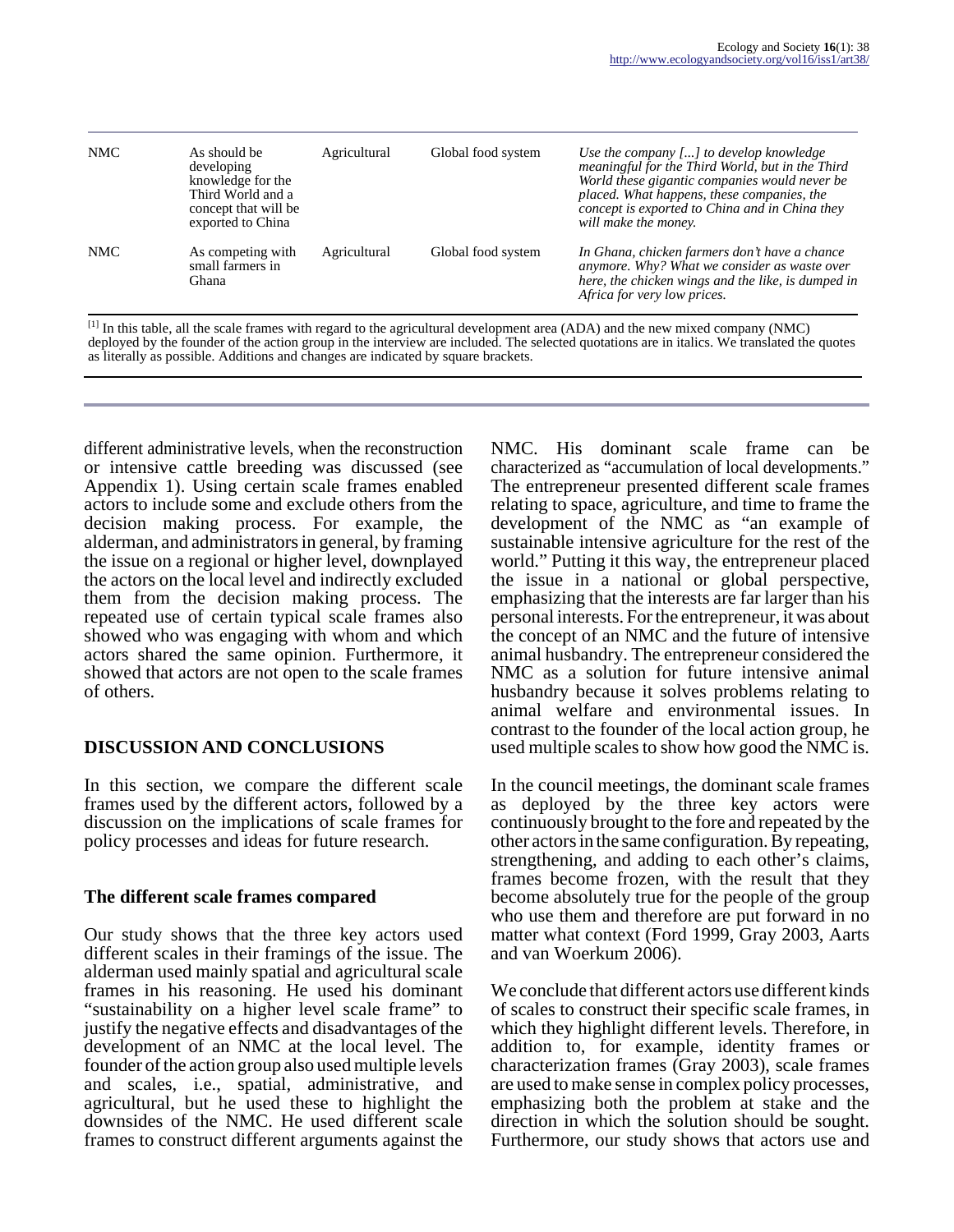| What is being<br>framed <sup>[1]</sup> | How is this framed                                                             | Scale                      | Level              | Quote                                                                                                                                                                                                                                                                                                                                                                                                                                                                                                                                                                                                                                                                                                              |
|----------------------------------------|--------------------------------------------------------------------------------|----------------------------|--------------------|--------------------------------------------------------------------------------------------------------------------------------------------------------------------------------------------------------------------------------------------------------------------------------------------------------------------------------------------------------------------------------------------------------------------------------------------------------------------------------------------------------------------------------------------------------------------------------------------------------------------------------------------------------------------------------------------------------------------|
| NMC                                    | As a company<br>nobody in the village<br>will notice                           | Spatial                    | Village            | Nobody in [the village] will even notice.                                                                                                                                                                                                                                                                                                                                                                                                                                                                                                                                                                                                                                                                          |
| <b>NMC</b>                             | As a development<br>with which the<br>municipality can<br>show off             | Spatial/<br>Administrative | Municipal          | <i>I</i> believe [the municipality], if the NMC is<br>established and is managed successfully, they<br>can well show off as an area where innovations<br>found their breeding ground, [] I believe [the<br>municipality] should be proud of that!                                                                                                                                                                                                                                                                                                                                                                                                                                                                  |
| <b>NMC</b>                             | As solving problems<br>at other places                                         | Spatial                    | Regional           | So I solve many problems in four other places.                                                                                                                                                                                                                                                                                                                                                                                                                                                                                                                                                                                                                                                                     |
| NMC                                    | As a company that<br>will be developed if<br>not here then<br>somewhere else   | Spatial                    | National           | And there is a big chance we'll do it here in the<br>Netherlands.                                                                                                                                                                                                                                                                                                                                                                                                                                                                                                                                                                                                                                                  |
| <b>NMC</b>                             | As determined by the Agricultural<br>size of the smallest<br>feasible abattoir |                            | Farm               | The size is solely determined because we'll<br>build the smallest abattoir that can cost-<br>effectively slaughter chickens.                                                                                                                                                                                                                                                                                                                                                                                                                                                                                                                                                                                       |
| NMC                                    | As a beautiful,<br>innovative company                                          | Agricultural               | Farm               | Moreover I wanted to practice transparency and<br>situate the company on a spot where everybody<br>can see it. [] Well I want to make there a<br>beautiful, innovative company, which you can<br>show and you don't have to be ashamed of.                                                                                                                                                                                                                                                                                                                                                                                                                                                                         |
| <b>NMC</b>                             | As being better than<br>the old small farms                                    | Agricultural               | Farm               | The requirements for building a new company<br>are so strict that a company with 1.2 million<br>animals causes less environmental damage than<br>currently one with $120,000$ . Thus, yes I'm<br>convinced it'll be better.                                                                                                                                                                                                                                                                                                                                                                                                                                                                                        |
| <b>NMC</b>                             | As an example for<br>the rest of the world                                     | Agricultural               | Global food system | I think this is an example that the importance<br>goes beyond my personal interest and also<br>beyond the interest of intensive animal<br>production.<br>We want to create an appealing project there,<br>which can serve as a model for the world. This<br>isn't only about us.<br>Moreover we are convinced the concept we've<br>developed really is an important example for the<br>world.<br>Many people don't see the larger importance of<br>the development we're putting into action.<br>We're indeed very early, which is a good thing,<br>since otherwise this development might well<br>come to a dead end and that would be a great<br>loss for the Dutch sector, and worldwide as<br>well. I believe. |
| <b>NMC</b>                             | As causing 5% less<br>loss of raw materials                                    | Agricultural               | Global food system | Which means we lose 5% less raw materials in<br>the chain, which isn't so important for the<br>Netherlands, but looking at the world that's of<br>very great importance.                                                                                                                                                                                                                                                                                                                                                                                                                                                                                                                                           |
| <b>NMC</b>                             | As the future of<br>intensive agriculture                                      | Time                       | Future             | Does your vision $[]$ mean that this [the NMC]<br>is the way to go for sustainable intensive<br>agriculture?<br>I think it's unavoidable $[]$                                                                                                                                                                                                                                                                                                                                                                                                                                                                                                                                                                      |

# **Table 4.** The scales and levels used by the entrepreneur.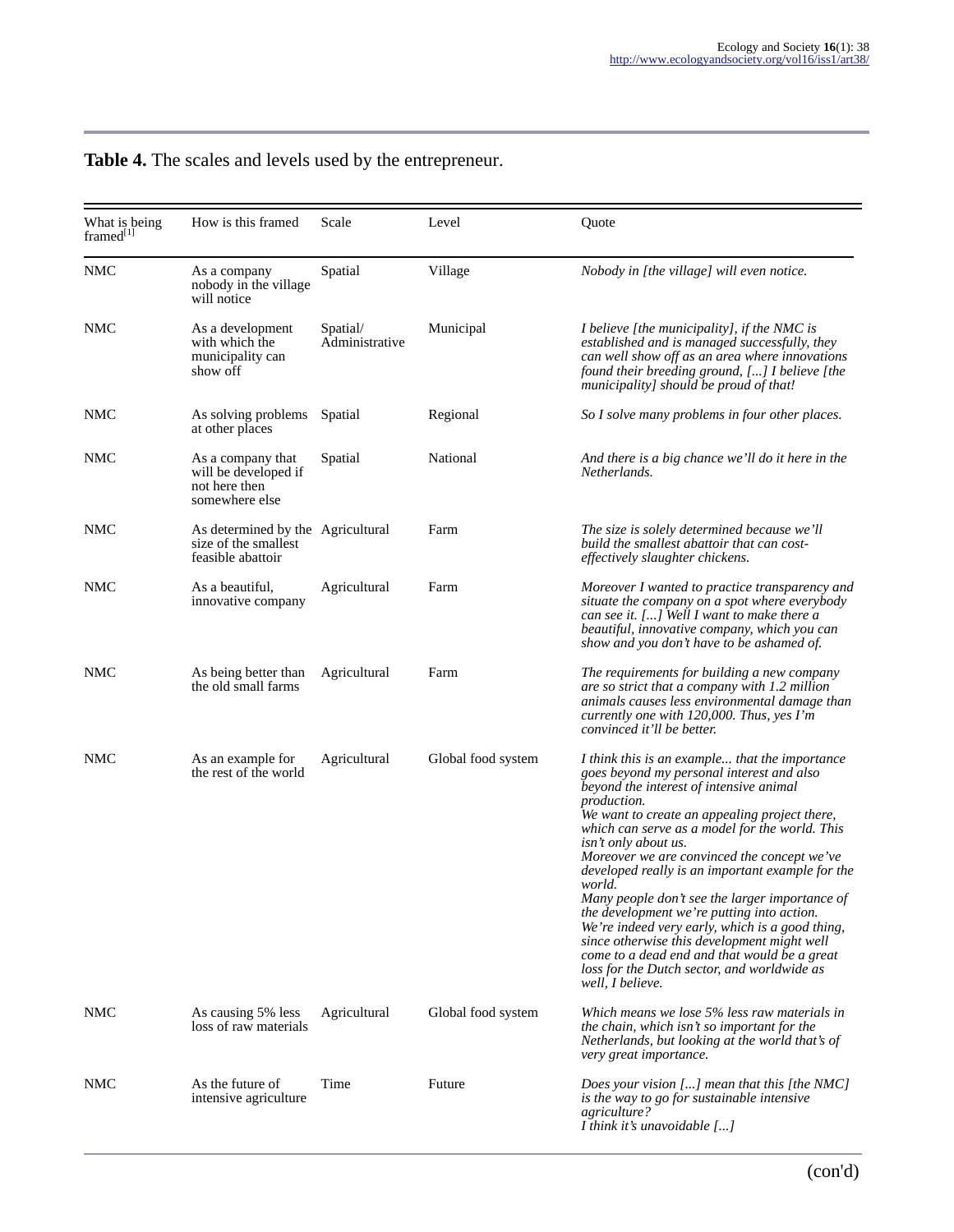| <b>NMC</b> | As a possibility for<br>future intensive<br>animal production<br>that Dutch society is<br>about to decide upon | Time | Future | An alternative is that the Netherlands decides<br>intensive breeding can't take place here any<br>longer. |
|------------|----------------------------------------------------------------------------------------------------------------|------|--------|-----------------------------------------------------------------------------------------------------------|
|            |                                                                                                                |      |        |                                                                                                           |

[1] In this table, all the scale frames with regard to the agricultural development area (ADA) and the new mixed company (NMC) deployed by the farmer in the interview are included. The selected quotations are in italics. We translated the quotes as literally as possible. Additions and changes are indicated by square brackets.

mix multiple scales and levels, and not only the spatial scale as studied in human and political geography (Delaney and Leitner 1997, Marston 2000, Brenner 2001, Kurtz 2003, Harrison 2006). They frame their arguments as convincingly as possible and from different points of view, implying that they have thoroughly considered their standpoint. Following Kurtz, the frames of the alderman, politicians, and policy makers on higher levels together with the entrepreneur(s) on the one hand, and the frames of the action group and citizens on the other hand, relate to each other as scale frames and counter-scale frames. If we take the analysis a step further however, these scale frames and counter-scale frames consist of different scale dimensions, e.g., spatial, agricultural, administrative, and time scales, that highlight different aspects of the issue and are positioned on different levels. The use of differently mixed scales and levels enables more arguments, provides a structure for arguments, but also tends to obscure the interests at stake. Actors try to legitimate their positions by juggling scale frames but do not take on board the scale frames and arguments of others with opposing opinions. The analysis of the council meetings shows that certain configurations of actors use and stick to the same, frozen, scale frames. The use of these various different scale frames can be explained as actors speaking different languages, expressed in different frames, resulting in incompatible stories that fit diverging interests (Pearce and Littlejohn 1997). As a result of the use of different scale frames without explication, scale frame mismatches occur.

#### **Scale frame mismatches**

We conclude that, in addition to scale mismatches (see for example Borgström et al. 2006, Cumming et al. 2006, Termeer et al. 2010*a*), we can speak of scale frame mismatches. We identify three types of scale frame mismatches: (1) framing the issue using different scale frames, (2) framing the issue using different scales, and (3) framing the issue at different levels of the same scale. Because we only selected scale frames for the analysis, i.e., where issues are framed using a certain scale and/or level, all of these involve more than merely issue framing mismatches. However, not all the differences between the scale frames are mismatches; we refer to scale frame mismatches when the scale frames deployed by different actors point in varying directions, making decision taking problematic.

#### *Framing the issue using conflicting scale frames*

In the context of this local decision making process, for example, both the founder of the action group and the farmer framed the issue using the global food system level on the agricultural scale. However, they did so in conflicting ways. The founder of the action group implied that the NMC's sustainability is questionable, "If you watch what happens in South America, where gigantic soy plantations are cut down and a large part of it is transported to feed the pigs here [...] You should rather produce much more soy and vegetables and those kinds of things, then you need a smaller agricultural area for more nutrition." The farmer, however, framed the NMC as "an example for the world." Therefore, the scale frame of the founder pointed in the direction of developing small-scale regional food production instead of NMCs, whereas the farmer was of the opinion that concepts like the NMC provide solutions for sustainable food production worldwide.

#### *Framing the issue on different scales*

The alderman and the farmer, for example, framed the NMC as solving bottlenecks/problems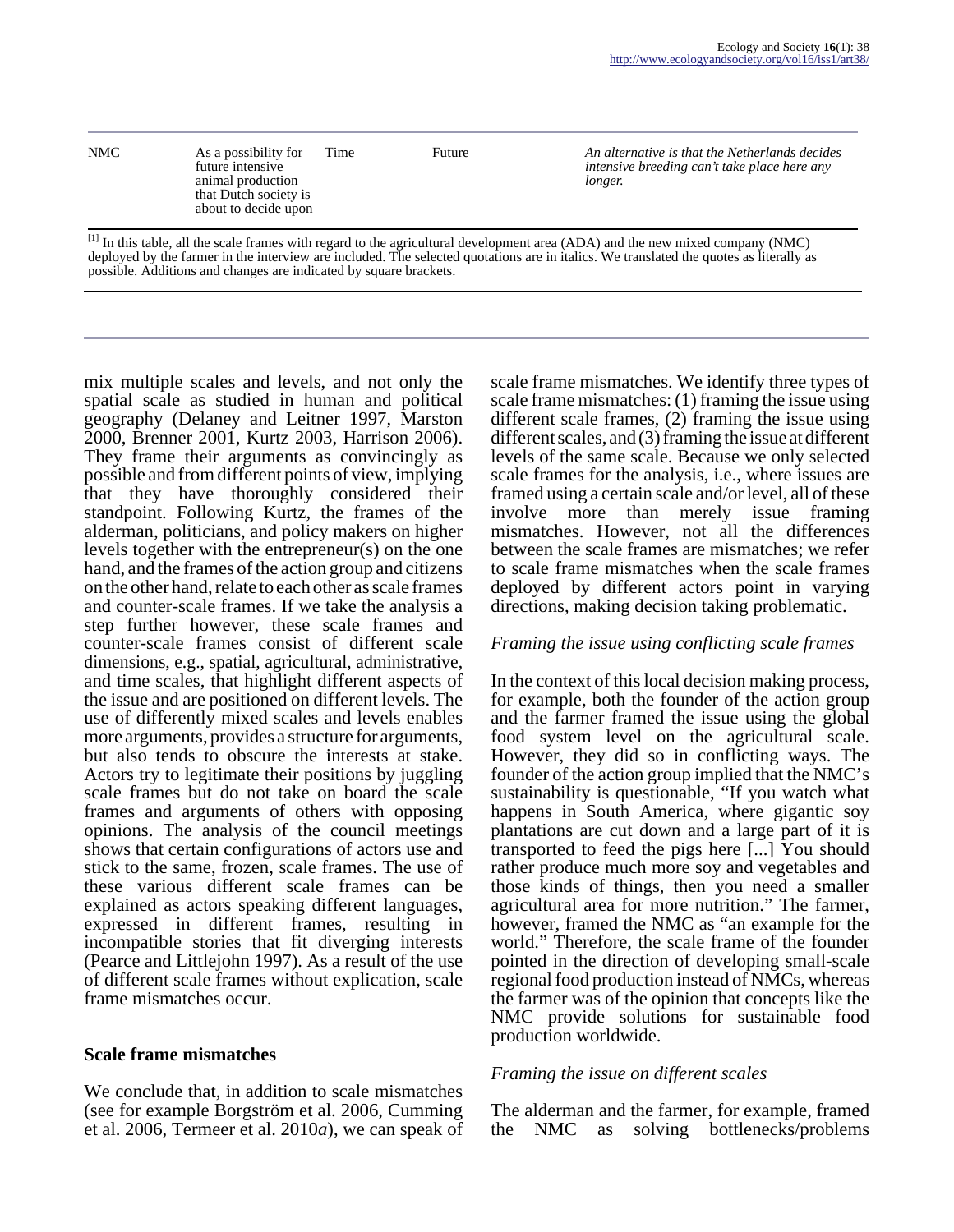somewhere else. The alderman stated, "The strength of the concept [NMC] I think is that you solve bottlenecks somewhere else, in nature areas" and the farmer comparably said, "So I solve many problems in four other places," both using a spatial scale, regional level. According to the founder of the action group, instead of solving problems, the NMC "is disastrous for family farms," thereby using an agricultural scale, farm level.

#### *Framing the issue at different levels of the same scale*

The alderman, for example, framed the NMC on the spatial scale, neighborhood level, as causing environmental inconvenience only in its immediate surroundings. "Look, in the end because we'll concentrate we'll realize an environmental gain. [...] Only on the Dutch scale, on the European scale, on the provincial scale, on the municipal scale that's right, but somewhere something [NMC] is being developed that in that surrounding leads to an increase." The founder of the action group, however, framed the NMC as a win-win situation on the national level, but a degradation for the region, emphasizing the regional and national level, "for the region it [NMC] is still a degradation. You can read that in the [consultancy name] environmental advice. On the national scale there is a win-win situation."

#### **Implications of scale frame mismatches for complex policy processes**

Our analysis shows how actors use scale frames to legitimize the exclusion of certain actors and/or ideas from the conversation and to invalidate certain arguments in the discussion. Framing the issue on a particular scale and level makes it possible, consciously or unconsciously, to include and exclude arguments and other actors without literally saying so. The alderman, for example, excluded the local citizens by framing the issue not on the local, but on regional and national scale levels. Also, the use of the local level by the founder of the action group allowed him to include other local developments in his argument as well.

Looking at the evolving policy process, we can observe relations between the identified scale frames and different process stages. An example of the use of a particular scale frame that has

implications for the process is the framing by the alderman, and the council more generally, of the NMC as a positive and sustainable agricultural development. Because the alderman was already positive before the official debate on the development of the ADA started, this agricultural scale frame has influenced the municipal decision making process from design to decision. On the other side, citizens only discussed the NMC whereas the formal debate was about the area vision, including the ADA. Throughout the process, this made it easy for the alderman to consider the arguments as irrelevant and consequently exclude these arguments, while at the same time he did not have to debate the NMC. By defining the worries of the citizens with regard to animal welfare and health as part of a national debate, the alderman shifted responsibility for this debate to the national level and at the same time excluded these arguments from the local discussion.

Another type of implication follows from the scale frame mismatches that we have identified. As a result of scale frame mismatches, communication problems occur, but the strategic use of scale frames also provides opportunities for change. We can make a distinction between scale frame differences and scale frame mismatches. Scale frame differences are not problematic per se; on the contrary, they may allow for enrichment of the debate and change. Scale frame mismatches, on the other hand, imply difficulties and conflict. In the following, we discuss the implications of scale frame differences and mismatches, based on negotiation and communication theory, because this seems an important issue for further research.

In the negotiation literature, a distinction is made between distributive negotiating and integrative negotiating (e.g., Pruitt and Carnevale 1993, Aarts and van Woerkum 2002). Distributive negotiating is about "one cake that has to be divided," and integrative negotiating is about "the baking process," about jointly baking a larger cake (Pruitt and Carnevale 1993). In the former, actors keep motives, interests, and feelings to themselves, and knowledge is translated into arguments that are used as weapons in the struggle to achieve the maximum result. Scale frame mismatches fit this negotiation style. The latter is about openness, joint fact finding, and social reflection (e.g., Pruitt and Carnevale 1993, Aarts and van Woerkum 2002). Scale frame differences fit with this style.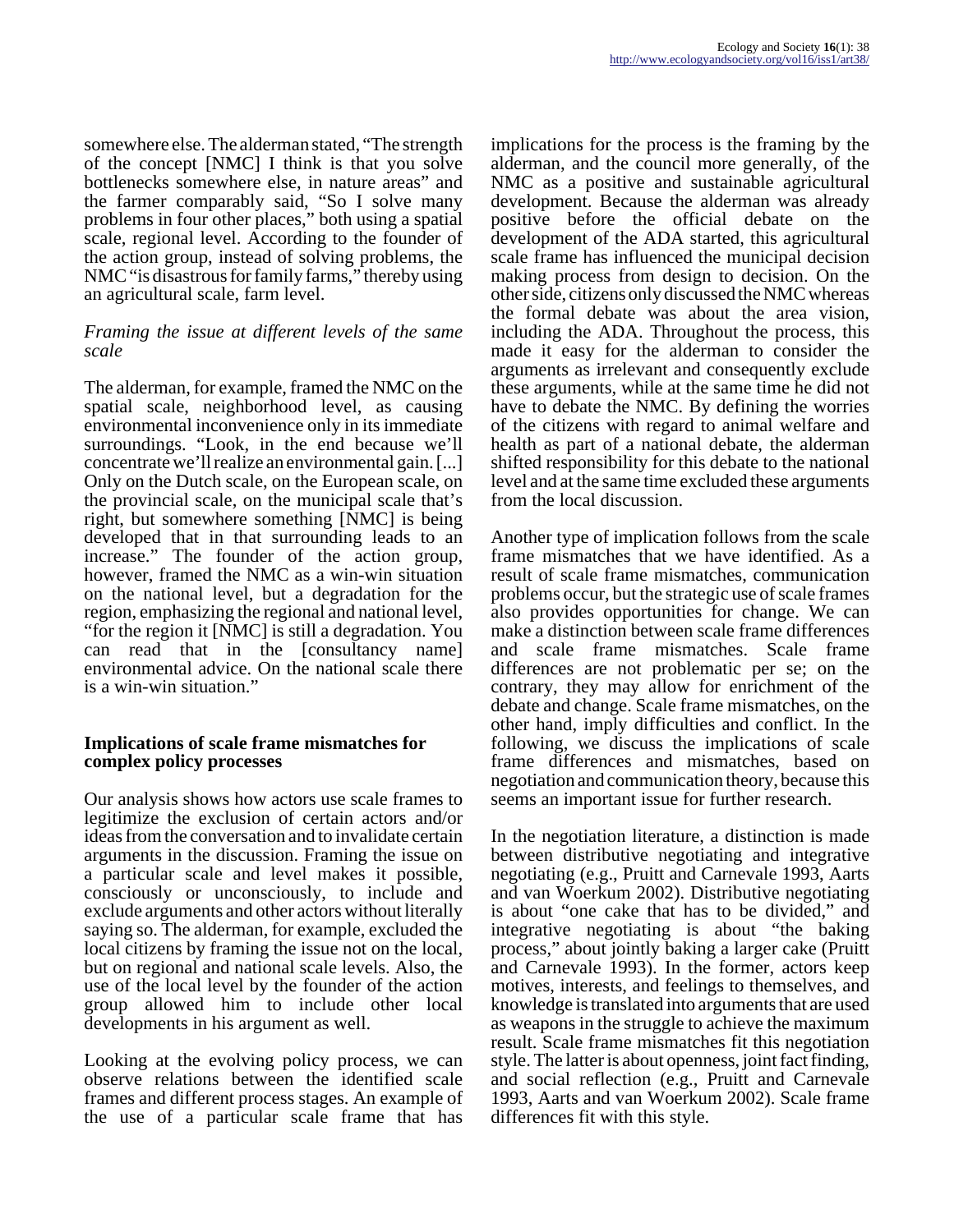In the decision making process that we have studied (see Appendix 1), scale frame mismatches play a role in the stagnation of the communication between the actors in the process and consequently play a role in the stagnation of the policy process as a whole. We can look at this particular decision making process as a distributive negotiation process. When actors involved in multistakeholder problems do not make their interests explicit, and instead emphasize different scales and different levels to undercut the arguments of the other parties, the meaning of the issues and the delimitation of the problem domain remain contested. In other words, the question, 'what are we coconstructing together? ' is neither asked nor answered. No joint fact finding, social reflection, or reframing takes place. Instead, through processes of positive feedback within their own groups, the scale frames are continuously repeated and strengthened (see also Termeer et al. 2010*b*), resulting in an unstable distributive process (Pruitt and Carnevale 1993), frozen frames (Gray 2003), fixations of the process (Termeer and Kessener 2007), and the problem becoming intractable (Morgan 1998, Gray 2004). This complicates the discussion and decreases the space for negotiation. It resembles the stagnating effects on policy processes of so-called dialogues of the deaf (van Eeten 1999).

In our case, the area vision was approved in February 2008, but, as of August 2010, the initiators of the NMC do not yet have permission to start building. The opponents continue to obstruct the process, using their "accumulation on the local level scale frame," by requesting more and more studies to prove the accumulated effects and to question the assumed sustainability. Furthermore, using the "accumulation on the local level scale frame" and the "unsustainability on the global level scale frame," the opponents have been able to involve national campaigning groups and to create a media hype. By obstructing the process on the local level, the alderman is made responsible, and the province and central government are no longer involved, but the process is difficult to continue and complete without the support of higher administrative levels and their resources.

To conclude, we argue that, in addition to research on dealing with scale mismatches, further research on scale frame mismatches and the implications thereof is needed. Looking at policy processes as negotiations, we need more insights into the role of scale frames, scale frame differences, and scale

frame mismatches in interaction. Being reflexive about scale frames, so as to enable joint fact finding and reframing, might prove to be an important ingredient for scale-sensitive governance.

*Responses to this article can be read online at: [http://www](http://www.ecologyandsociety.org/vol16/iss1/art38/responses/).ecologyandsociety.org/vol16/iss1/art38/ responses/*

### **Acknowledgments:**

*We would like to thank the two anonymous reviewers for their many detailed comments, which helped us to improve earlier versions of this paper. This paper was written in the context of the IP/OP 'Scaling and Governance' Research Program, which has been spearheaded by Wageningen University and Research Center (Wageningen UR), as part of its mission to contribute to solutions for the most pressing global environmental problems.*

### **LITERATURE CITED**

Aarts, N., and C. van Woerkum. 2002. Dealing with uncertainty in solving complex problems. Pages 421-435 *in* C. Leeuwis and R. Pyburn, editors. *Wheelbarrows full of frogs: social learning in rural resource management.* Koninklijke Van Gorcum, Assen, The Netherlands.

Aarts, N., and C. van Woerkum. 2006. Frame construction in interaction. Pages 229-238 *in Engagement. Proceedings of the 12th MOPAN International Conference*, 22-24 June, University of Glamorgan, Pontypridd. Short Run Press, Exeter, UK.

Adger, W. N., K. Brown, and E. L. Tompkins. 2005. The political economy of cross-scale networks in resource co-management. *Ecology and Society* 10 (2): 9. [online] URL: [http://www.ecologyandsociety.](http://www.ecologyandsociety.org/vol10/iss2/art9/) [org/vol10/iss2/art9/](http://www.ecologyandsociety.org/vol10/iss2/art9/).

Bateson, G. 1972. *Steps to an ecology of mind.* Ballantine Books, New York, New York, USA.

Berkes, F. 2006. From community-based resource management to complex systems: the scale issue and marine commons. *Ecology and Society* 11(1):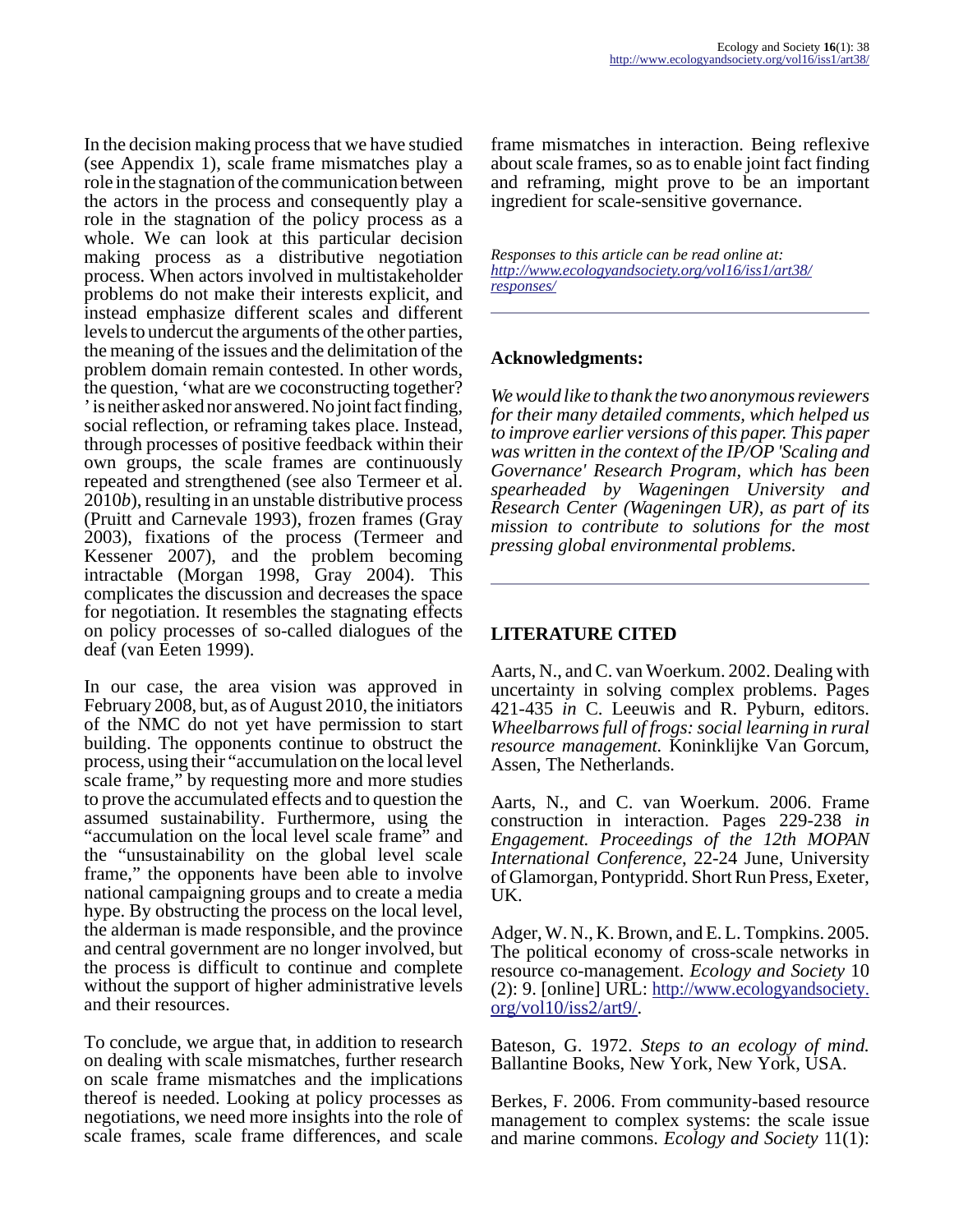45. [online] URL: [http://www.ecologyandsociety.org/](http://www.ecologyandsociety.org/vol11/iss1/art45/) [vol11/iss1/art45/.](http://www.ecologyandsociety.org/vol11/iss1/art45/)

Biggs, R., C. Raudsepp-Hearne, C. Atkinson-Palombo, E. Bohensky, E. Boyd, G. Cundill, H. Fox, S. Ingram, K. Kok, S. Spehar, M. Tengö, D. Timmer, and M. Zurek. 2007. Linking futures across scales: a dialog on multiscale scenarios. *Ecology and Society* 12(1): 17. [online] URL: [http://www.ecolog](http://www.ecologyandsociety.org/vol12/iss1/art17/) [yandsociety.org/vol12/iss11/art17/](http://www.ecologyandsociety.org/vol12/iss1/art17/).

Borgström, S. T., T. Elmqvist, P. Angelstam, and C. Alfsen-Norodom. 2006. Scale mismatches in management of urban landscapes. *Ecology and Society* 11(2): 16. [online] URL: [http://www.ecolog](http://www.ecologyandsociety.org/vol11/iss2/art16/) [yandsociety.org/vol11/iss2/art16/](http://www.ecologyandsociety.org/vol11/iss2/art16/).

Brenner, N. 2001. The limits to scale? Methodological reflections on scalar structuration. *Progress in human geography* 25:591-614.

Buizer, I. M., B. Arts, and K. Kok. 2011. Governance, scale, and the environment: the importance of recognizing knowledge claims in transdisciplinary arenas. *Ecology and Society* 16(1): 21. [online] URL: [http://www.ecologyandsociety.org/](http://www.ecologyandsociety.org/vol16/iss1/art21/) vol $16$ /iss $1/art21$ /.

Cash, D. W., W. Adger, F. Berkes, P. Garden, L. Lebel, P. Olsson, L. Pritchard, and O. Young. 2006. Scale and cross-scale dynamics: governance and information in a multilevel world. *Ecology and Society* 11(2): 8. [online] URL: [http://www.ecology](http://www.ecologyandsociety.org/vol11/iss2/art8/) [andsociety.org/vol11/iss2/art8/](http://www.ecologyandsociety.org/vol11/iss2/art8/).

Cumming, G. S., D. H. M. Cumming, and C. L. Redman. 2006. Scale mismatches in socialecological systems: causes, consequences, and solutions. *Ecology and Society* 11(1): 14. [online] URL: [http://www.ecologyandsociety.org/vol11/iss1/](http://www.ecologyandsociety.org/vol11/iss1/art14/) [art14/.](http://www.ecologyandsociety.org/vol11/iss1/art14/)

Delaney, D., and H. Leitner. 1997. The political construction of scale. *Political Geography* 16:93-97.

Dewulf, A., B. Gray, L. Putnam, R. Lewicki, N. Aarts, R. Bouwen, and C. van Woerkum. 2009. Disentangling approaches to framing in conflict and negotiation research: a meta-paradigmatic perspective. *Human Relations* 62:155-193.

Dewulf, A., M. Mancero, G. Cárdenas, and D. Sucozhañay. 2011. The fragmentation and connection of frames in collaborative water

governance. A case study of river catchment management in Southern Ecuador. *International Review of Administrative Sciences* 77:*in press.*

Entman, R. M. 1993. Framing: toward clarification of a fractured paradigm. *Journal of Communication* 43:51-58.

Fischer, F., and J. Forester, editors. 1993. *The argumentative turn in policy analysis and planning*. Duke University Press, Durham, North Carolina, USA.

Flyvbjerg, B. 2006. Five misunderstandings about case-study research. *Qualitative Inquiry* 12:219-245.

Folke, C., L. Pritchard, F. Berkes, J. Colding, and U. Svedin. 2007. The problem of fit between ecosystems and institutions: ten years later. *Ecology and Society* 12(1): 30. [online] URL: [http://www.e](http://www.ecologyandsociety.org/vol12/iss1/art30/) [cologyandsociety.org/vol12/iss1/art30/.](http://www.ecologyandsociety.org/vol12/iss1/art30/)

Ford, J. D. 1999. Organizational change as shifting conversations. *Journal of Organizational Change Management* 12:480-500.

Gibson, C. C., E. Ostrom, and T. K. Ahn. 2000. The concept of scale and the human dimensions of global change: a survey. *Ecological Economics* 32:217-239.

Goffman, E. 1974. *Frame analysis: an essay on the organization of experience.* Harper and Row, New York, New York, USA.

Goodin, R. E., M. Rein, and M. Moran. 2006. The public and its policies. Pages 3-35 *in* M. Moran, M. Rein, and R. E. Goodin, editors. *The Oxford handbook of public policy.* Oxford University Press, Oxford, UK.

Gray, B. 2003. Framing of environmental disputes. Pages 11-34 *in* R. J. Lewicki, B. Gray, and M. Elliott, editors. *Making sense of intractable environmental conflicts: concepts and cases.* Island Press, Washington, D.C., USA.

Gray, B. 2004. Strong opposition: frame-based resistance to collaboration. *Journal of Community and Applied Psychology* 3:166-176.

Hajer, M., and H. Wagenaar, editors. 2003. *Deliberative policy analysis: understanding governance in the network society.* Cambridge University Press, Cambridge, UK.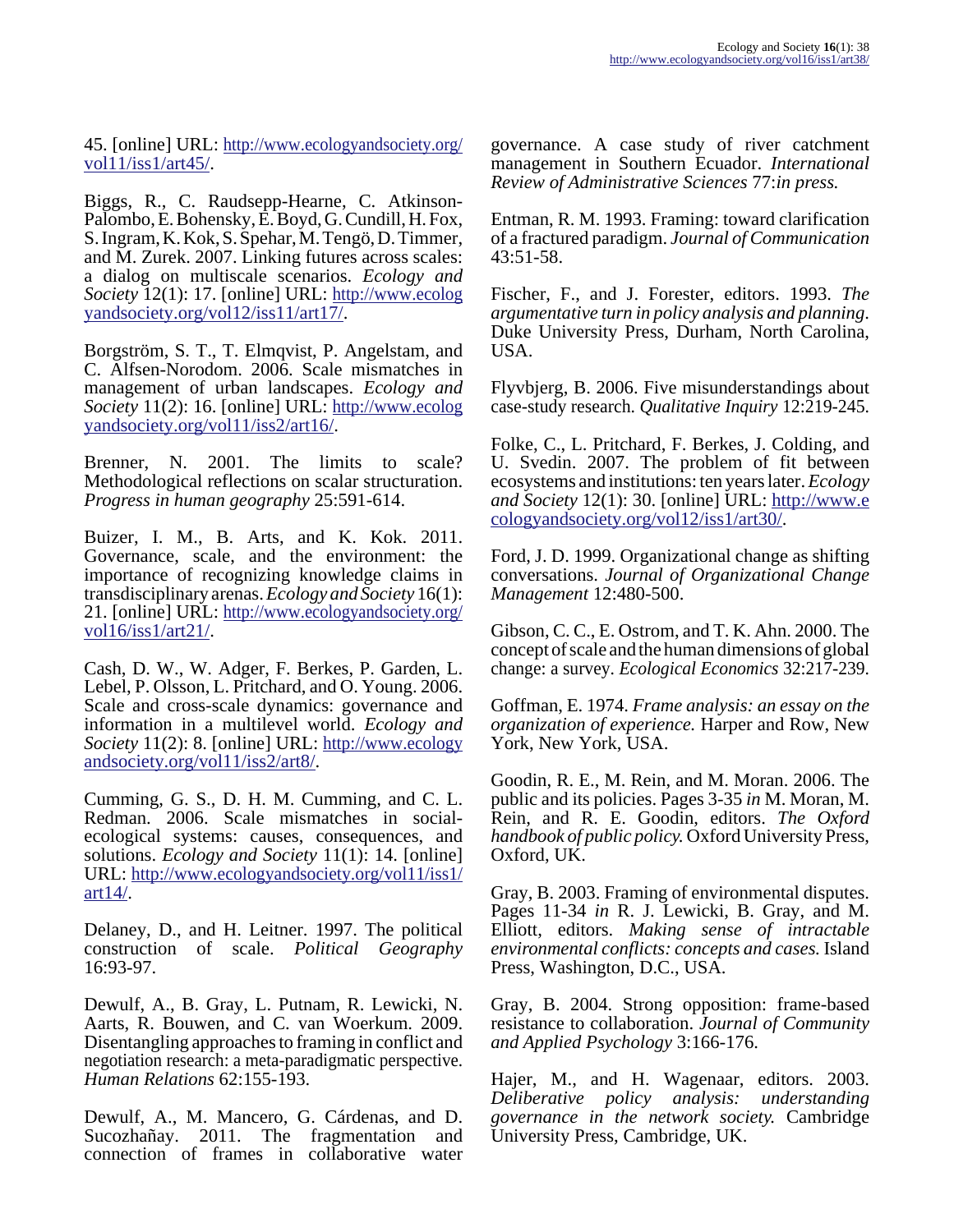Harrison, J. L. 2006. 'Accidents' and invisibilities: scaled discourse and the naturalization of regulatory neglect in California's pesticide drift conflict. *Political Geography* 25:506-529.

Kurtz, H. E. 2003. Scale frames and counter-scale frames: constructing the problem of environmental injustice. *Political Geography* 22:887-916.

Lebel, L., P. Garden, and M. Imamura. 2005. The politics of scale, position, and place in the governance of water resources in the Mekong region. *Ecology and Society* 10(2): 18. [online] URL: [http://www.ecologyandsociety.org/vol10/iss2/](http://www.ecologyandsociety.org/vol10/iss2/art18/) [art18/.](http://www.ecologyandsociety.org/vol10/iss2/art18/)

Leitner, H. 2004. The politics of scale and networks of spatial connectivity: transnational interurban networks and the rescaling of political governance in Europe. Pages 236-255 *in* E. Sheppard and R. B. McMaster, editors. *Scale and geographic inquiry.* Blackwell Publishing, Hoboken, New Jersey, USA.

Lewicki, R. J., B. Gray, and M. Elliott, editors. 2003. *Making sense of intractable environmental conflicts: frames and cases.* Island Press, Washington, D.C., USA.

Lovell, C., A. Mandondo, and P. Moriarty. 2002. The question of scale in integrated natural resource management. *Conservation Ecology* 5(2): 25. [online] URL:<http://www.consecol.org/vol5/iss2/art25/> .

Marston, S. A. 2000. The social construction of scale. *Progress in Human Geography* 24:219-242.

Morgan, G. 1998. *Images of organization*. Sage, Thousand Oaks, California, USA.

Olsson, P., C. Folke, V. Galaz, T. Hahn, and L. Schultz. 2007. Enhancing the fit through adaptive co-management: creating and maintaining bridging functions for matching scales in the Kristianstads Vattenrike Biosphere Reserve Sweden. *Ecology and Society* 12(1): 28. [online] URL: [http://www.e](http://www.ecologyandsociety.org/vol12/iss1/art28/) [cologyandsociety.org/vol12/iss1/art28/.](http://www.ecologyandsociety.org/vol12/iss1/art28/)

Papaik, M. J., B. Sturtevant, and C. Messier. 2008. Crossing scales and disciplines to achieve forest sustainability. *Ecology and Society* 13(1): 30. [online] URL: [http://www.ecologyandsociety.org/vol13/](http://www.ecologyandsociety.org/vol13/iss1/art30/) [iss1/art30/](http://www.ecologyandsociety.org/vol13/iss1/art30/).

Pearce, W. B., and S. W. Littlejohn. 1997. *Moral conflict: when social worlds collide.* Sage, Thousand Oaks, California, USA.

Pruitt, D. G., and P. J. Carnevale. 1993. *Negotiation in social conflict.* Open University Press, Buckingham, UK.

Rein, M., and D. Schön. 1996. Frame-critical policy analysis and frame-reflective policy practice. *Knowledge and Policy* 9:85-104.

Schön, D. A., and M. Rein. 1994. *Frame reflection: toward the resolution of intractable policy controversies.* Basic Books, New York, New York, USA.

Silverman, D. 2001. *Interpreting qualitative data: methods for analyzing talk, text and interaction*. Sage, Thousand Oaks, California, USA.

Stone, D. 1988. *Policy paradox: the art of political decision making.* Revised 2002 edition. Norton, New York, New York, USA.

Termeer, C. J. A. M., G. E. Breeman, M. van Lieshout, and W. D. Pot. 2010*b*. Why more knowledge could thwart democracy: configurations and fixations in the Dutch mega-stables debate. Pages 99-111 *in* R. J. in 't Veld, editor. *Knowledge democracy: consequences for science, politics and media.* Springer, Heidelberg, Germany.

Termeer, C. J. A. M., A. Dewulf, and M. van Lieshout. 2010*a*. Disentangling scale approaches in governance research: comparing monocentric, multilevel, and adaptive governance. *Ecology and Society* 15(4): 29. [online] URL: [http://www.ecolog](http://www.ecologyandsociety.org/vol15/iss4/art29/) [yandsociety.org/vol15/iss4/art29/](http://www.ecologyandsociety.org/vol15/iss4/art29/).

Termeer, C. J. A. M., and B. Kessener. 2007. Revitalizing stagnated policy processes: using the configuration approach for research and interventions. *Journal of Applied Behavioral Science* 43:256-272.

Van Bommel, S. 2008. *Understanding experts and expertise in different governance contexts. The case of nature conservation in the Drentsche Aa area in the Netherlands.* Dissertation. Wageningen University, Wageningen, The Netherlands.

van Eeten, M. 1999. *Dialogues of the deaf: defining new agendas for environmental deadlocks*. Eburon, Delft, The Netherlands.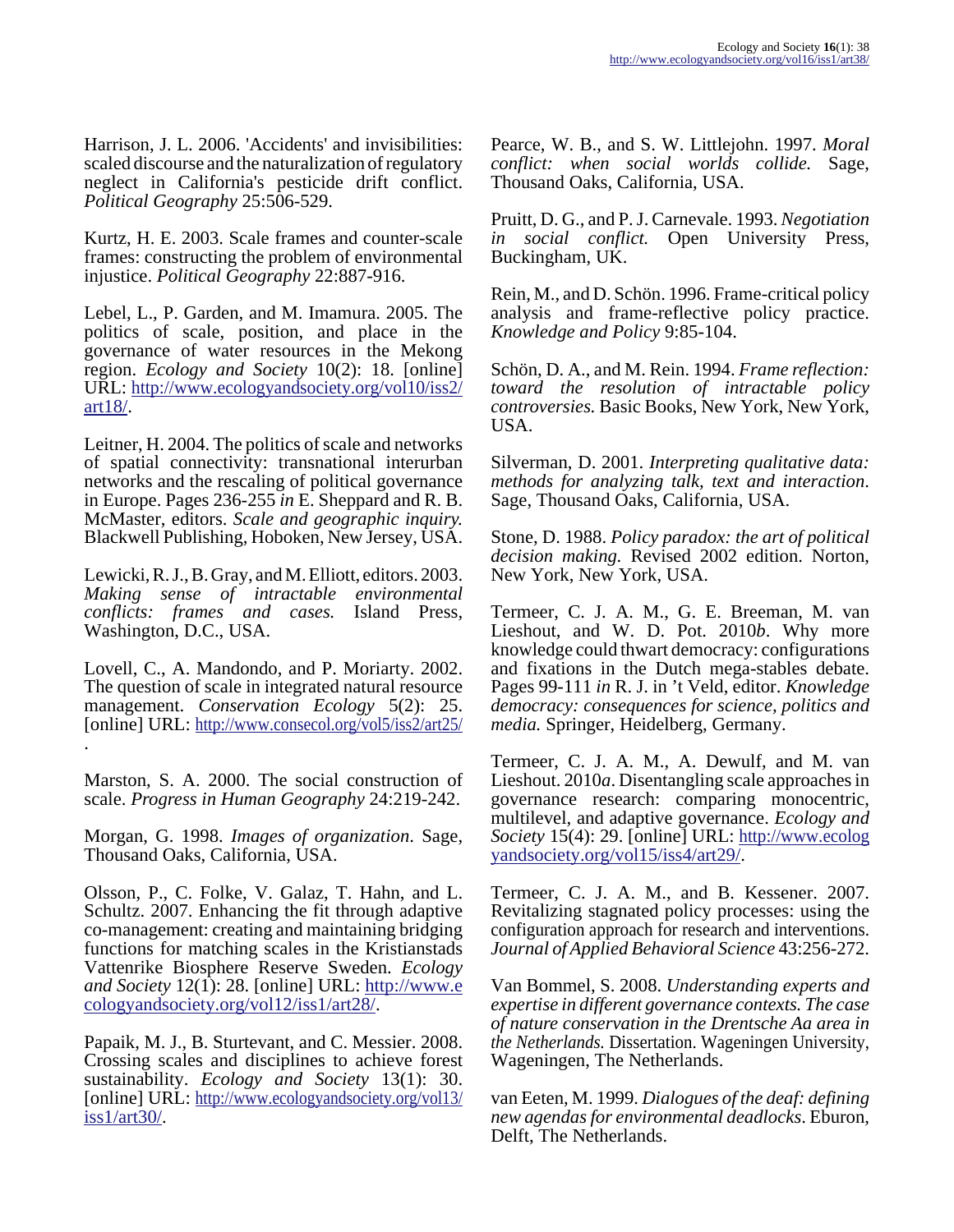van Lieshout, M., and N. Aarts. 2008. "Outside is where it's at!" Youth and immigrants' perspectives on public spaces. *Space and Culture* 11:497-513.

Weick, K. E. 1995. *Sensemaking in organizations.* Sage, Thousand Oaks, California, USA.

Yanow, D. 2000. *Conducting interpretive policy analysis.* Sage, Thousand Oaks, California, USA.

Yanow, D., and P. Schwartz-Shea, editors. 2006. *Interpretation and method: empirical research methods and the interpretive turn.* M. E. Scharpe, Armonk, New York, USA.

Young, O. 2006. Vertical interplay among scaledependent environmental and resource regimes. *Ecology and Society* 11(1): 27. [online] URL: [http:](http://www.ecologyandsociety.org/vol11/iss1/art27/) [//www.ecologyandsociety.org/vol11/iss1/art27/.](http://www.ecologyandsociety.org/vol11/iss1/art27/)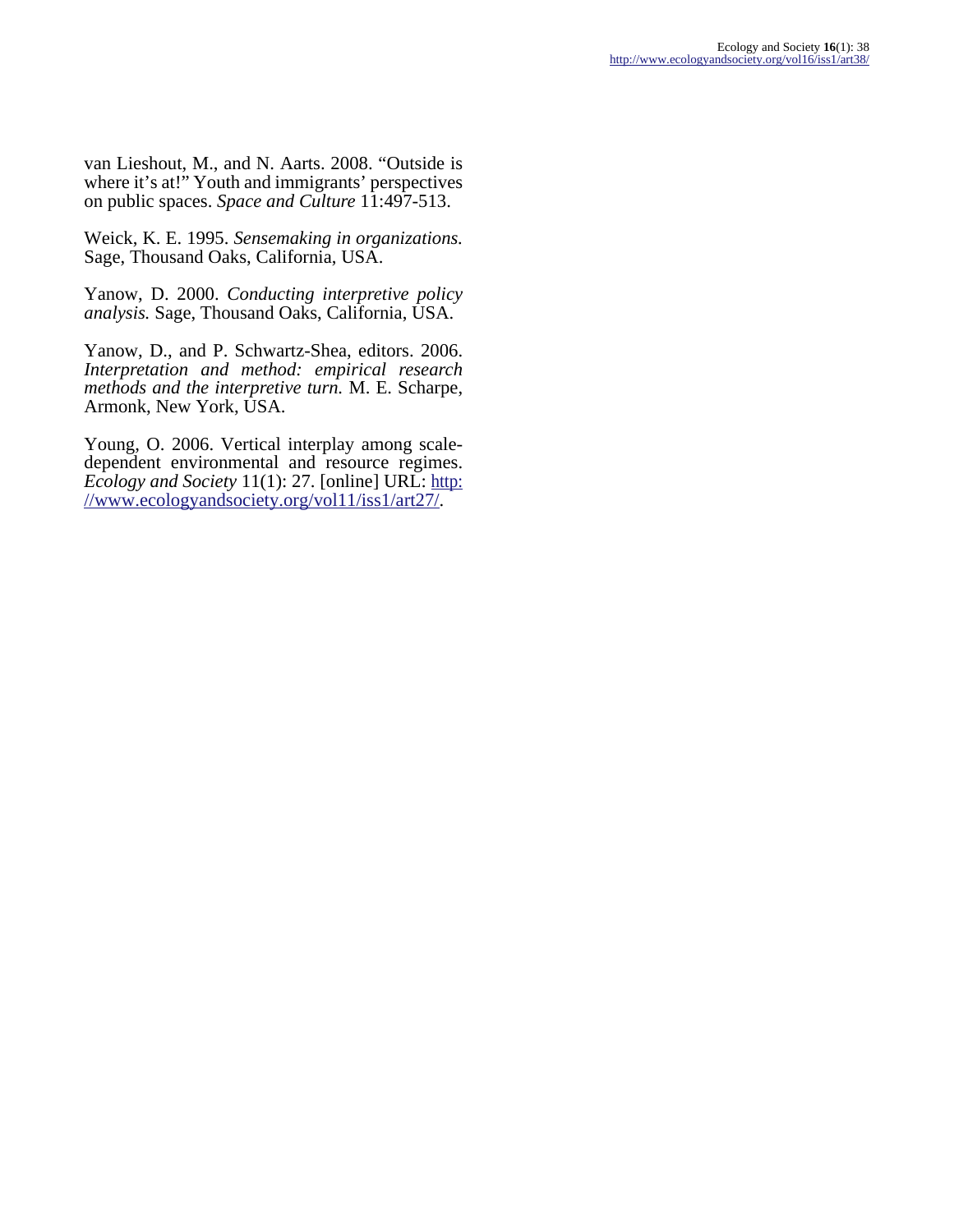## **APPENDIX 1**

## **Case description**

In the Netherlands, in order to restructure the rural areas to provide space for agriculture, nature, and water storage, the reconstruction act was formulated in 1999. One of the motives for this reconstruction was the 1997 the outbreak of the classic swine fever. Another motive was the number of functions the Dutch rural areas fulfill, resulting in competing claims and tensions. This is especially the case in the sandy areas in the south east of the Netherlands. In these areas, the intensive agricultural sector is large and nature is vulnerable. Environmental problems are more intense in these areas than in other parts of the Netherlands.

The reconstruction act is a national act decentralized to the provinces, which is executed and implemented by municipalities. This act divides the rural areas into three zones in which more or less intensive agriculture is allowed:

- in extensive areas (*extensiveringsgebieden*), the primary function is living or nature, and intensive farms have to leave,
- in intermediate areas (*verwevingsgebieden*), agriculture, housing, and nature are interwoven, and
- in agricultural development areas (ADAs) (*landbouw ontwikkelings gebieden*), intensive cattle breeding, settlement of new farms, and extending farms is possible. These development areas are designated by the provinces and established by the municipalities.



Figure A1.1: Reconstruction of the decision-making process (national and provincial events on top of timeline, municipal events below).

The municipality in our case has taken the first step in the establishment and development of an ADA by approving an area vision for the ADA. This vision document provides the framework of sizes, standards, rules, and regulations with which the farms in the ADA have to comply. For example, the percentage of the area that may be built upon, the standard for the odor that may be emitted, the heights of the buildings, etc., are described in this document. The approval of the area vision (on 12 February 2008) led to much commotion and fierce protests among citizens, fuelled by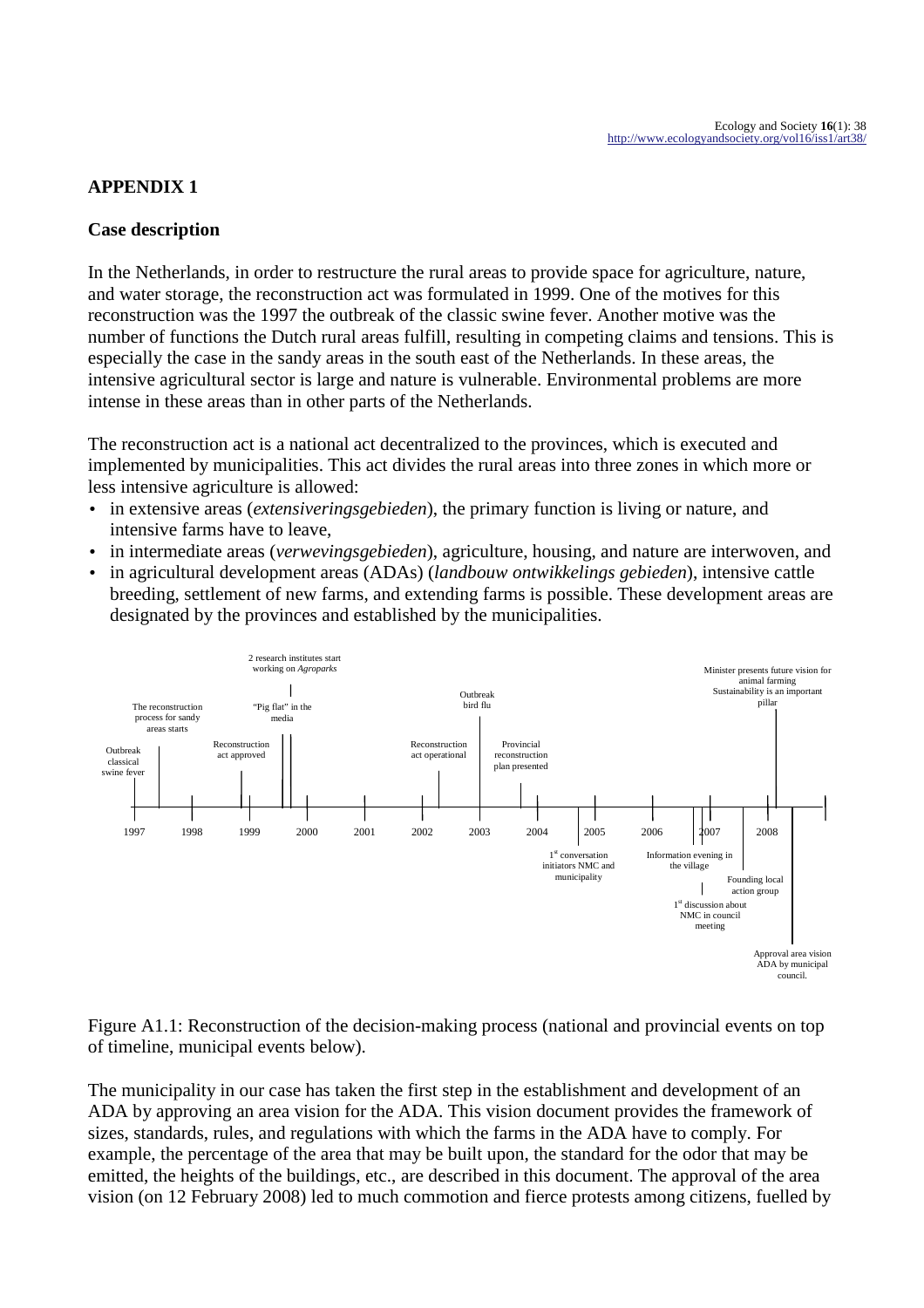a local action group (see also Appendix 5). At the meeting where the municipal council voted on the approval of the area vision, both local and national newspapers, radio and television broadcasters were present.

In the ADA, a new mixed company (NMC) – also referred to as mega farm - wants to settle. Mixed company refers to older farming systems that combined cattle breeding and arable farming. The NMC will accommodate 3,700 sows, 9,700 pigs, 19,700 hogs, 1,200,000 chicks, and 74,000 chickens The farm will have its own manure fermentation installation, hatchery, and abattoir. The pig farm and chicken farm will be located in separate buildings of not more than one storey high. The initiators are planning to apply the latest technology, innovations, and far-reaching co-operation (for example providing their energy to mushroom growers in the area or households nearby) to be able to turn the farm into a closed system, using short chains, and thereby establish a sustainable new company. The citizens of the village where the ADA will be situated and a local action group are afraid for an increase in traffic, stench, particulate matter, and zoonotic infections.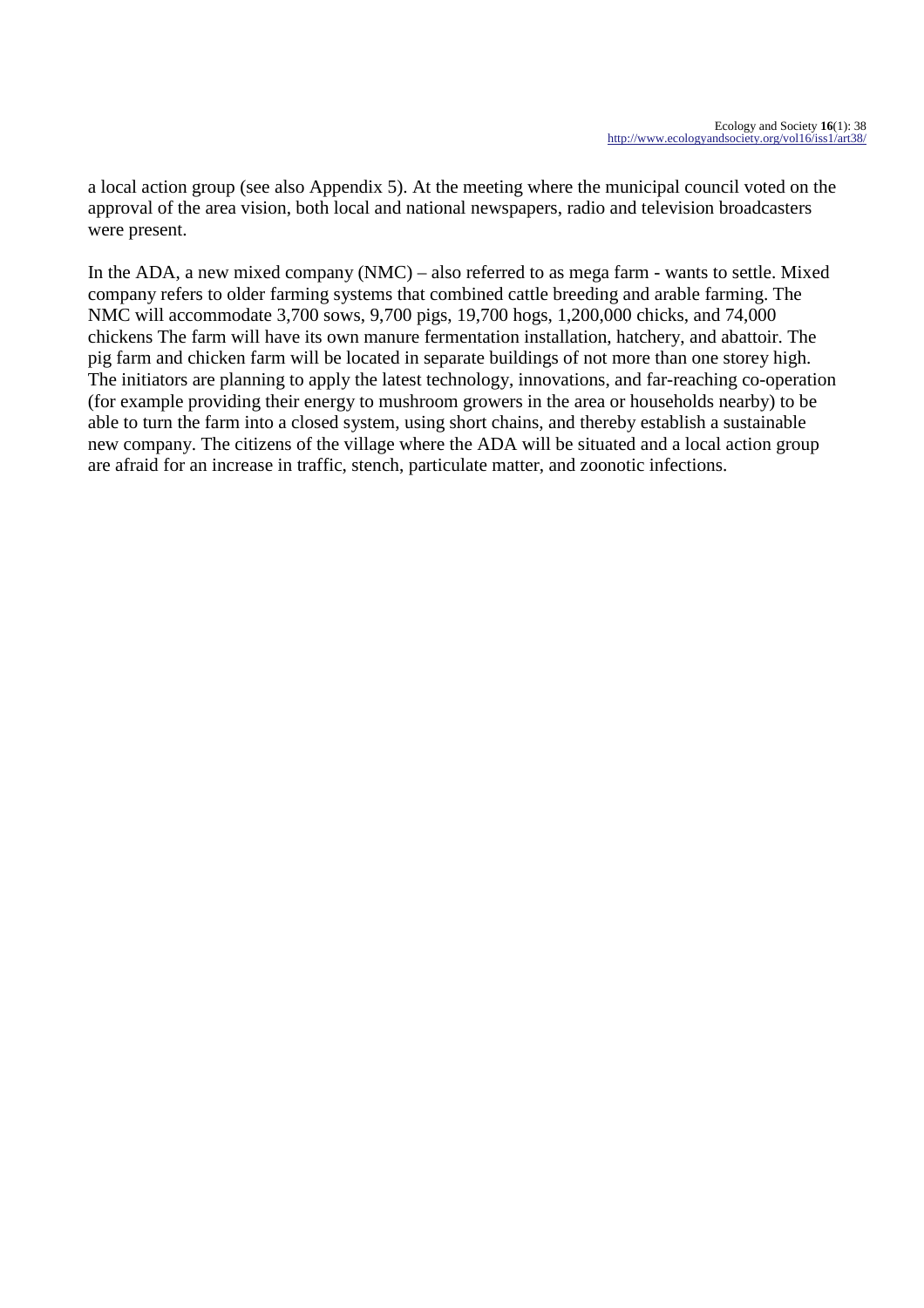## **APPENDIX 2**

### **Narrative of the alderman**

We translated the quotes as literally as possible. Additions and changes are indicated by square brackets.

The responsible alderman was born and raised in the village close to the ADA, but not the one where the protest is concentrated. He has an agricultural background and this is his first term as an alderman with the Christian Democrats party, which is traditionally a party backed by many farmers. The alderman is enthusiastic about the NMC initiative and states

*In the beginning, I associated myself too much with the NMC, I didn't do that well. That's why during the process I continuously had the label of proponent.*

The alderman characterizes the future of agriculture in the area as "proceeding towards more intensive breeding" because of "the pressure on land in the Netherlands and as a result of the rising costs of property". According the alderman "the complexity of formal regulations and the risks for entrepreneurs" will lead to a certain scale-size of the farms. In his opinion, the development of agriculture of certain scale-sizes needs to be accommodated, and it is this accommodation that provides opportunities to transform the remaining of the rural areas: By "cleaning up old farm buildings, glasshouses, etc., values such as nature and openness" in those areas are strengthened. In addition to this development, the alderman also sees future opportunities for smaller farms combined with recreation and care functions.

The alderman repeats several times during our conversation that it is essential "to find a balance," that is, by concentrating intensive agriculture in ADAs, providing opportunities for other rural functions in other areas of the municipality (spatial scale frame, municipal level). The dominant frame deployed by the alderman emphasizes the importance of sustainability and the need to look at higher levels (than the farm or village) to solve sustainability questions. This scale frame focuses on the agricultural sector as a whole and on intensive agriculture in general, rather than on the ADA and the NMC in the municipality, and on the opportunities offered by the concentration of intensive agriculture. For example:

*By bringing different functions together [in development areas] you can create a high amount of sustainability. Output is input. And all of this in such a setting that we will get real quality, both in the buildings and around the buildings.* 

and

*The strength of the concept I think is that you solve bottlenecks somewhere else, in nature areas. And I, I say this now with a somewhat technical background, I find this something with a large degree of sustainability, the use of the newest techniques, less transport.* 

We could classify this "sustainability on a higher level scale frame" as an agricultural or spatial scale frame, regional food system, or regional level. The alderman deploys this scale frame as an argument for the developments in the agricultural sector, which he presents as facts: this is the way the future of agriculture is going to be. In the first quote, the alderman explains his perspective on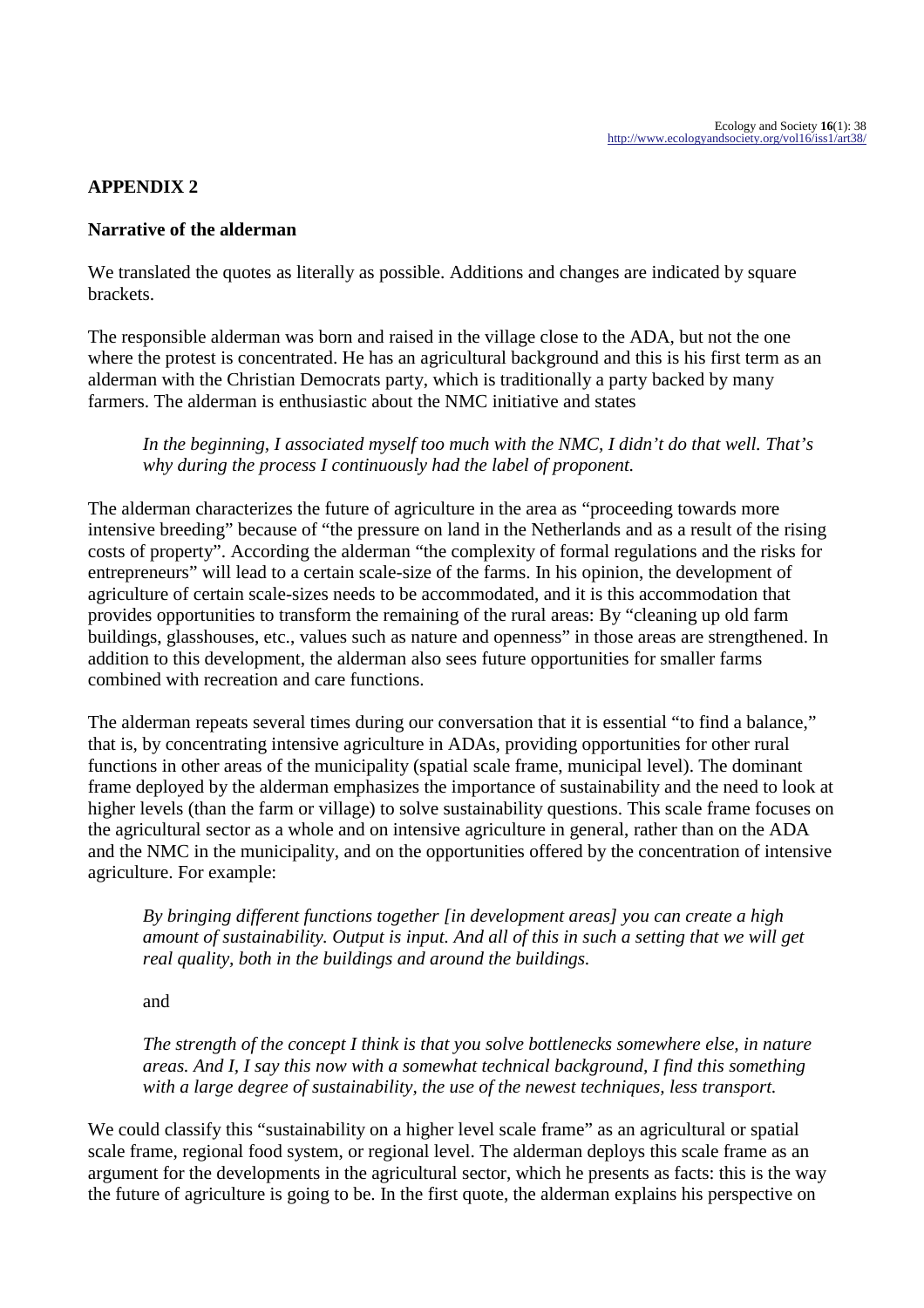sustainability. In the second quote, he expands his perspective. The alderman needs this sustainability perspective in his further reasoning about why the developments regarding the ADA and the NMC in his municipality are good.

Concerning the area vision, building on his sustainability argument, the alderman explains that he is of the opinion that it is a good vision document, because it provides "future-proof sizes" (time scale frame, future level). Furthermore he thinks that

*it is important that we have dared to choose to think more broadly than our own municipality, otherwise such developments won't succeed. And if we want to solve sustainability questions then you will have to dare to look further than your own church steeple. For if everyone wants to do good around his own church steeple, you don't realize anything at all. While sometimes you will have a plus somewhere to be able to solve a very large minus elsewhere, or the other way around…*

These phrases show how the alderman constructs the scale frame of sustainability on a higher level on the spatial scale and how he constructs the municipal level (or higher) as the right level for sustainability. The alderman is convinced that if we want to solve sustainability questions we have to look beyond our immediate surroundings. Furthermore he constructs the village level as around the church steeple. (In Dutch the reference to the church steeple does not necessarily have a religious connotation. In this quote it rather refers to the capacity to look beyond one's own locality and interests.) The aldermen needs this administrative scale frame (the importance of looking at the larger scale for sustainability reasons), in order to justify what is happening on the local level:

*Yes, there are disadvantages the moment you live next to the ADA, whether you live in [Village A], [Village B], [Village C], or [Village D], then in your environment, something will come that will increase certain things. In that area that will happen, and in another area you will have a decrease.*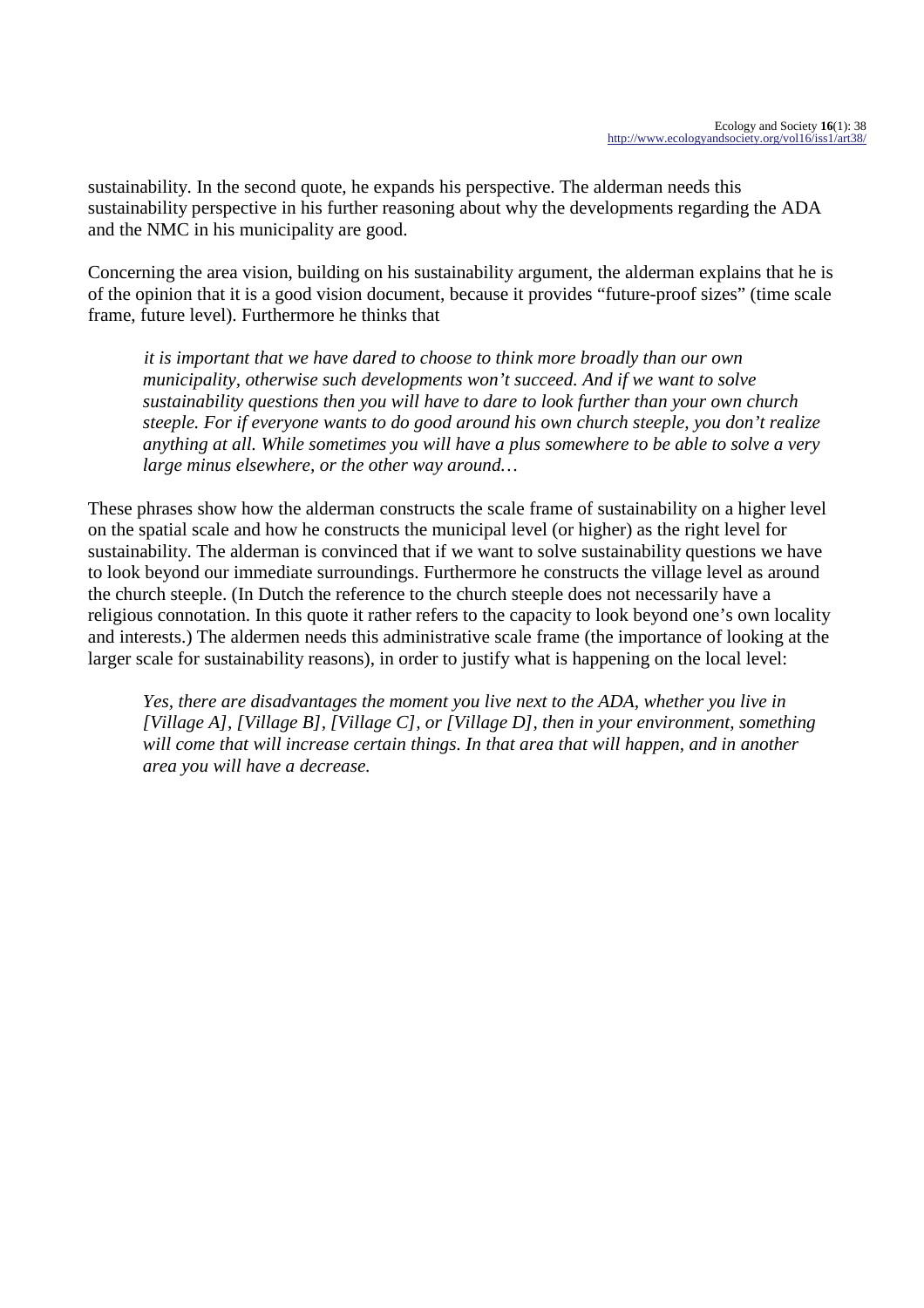## **APPENDIX 3**

### **Narrative of the founder of the action group**

We translated the quotes as literally as possible. Additions and changes are indicated by square brackets.

The founder of the action group lives in the same village as the alderman, so in one of the neighboring villages, but not the one where the protest is concentrated. He is a member of the socialist party and has been politically active in the municipality in the past. He explains his position as founder of an action group in a village other than the one in which he lives as follows:

*I used to be on the municipal council, so I knew those developments. I protest not only in [this village], but also in [another village] and, if I have to, also in Amsterdam, that doesn't really matter when it is about an interest. That's how I came to [this village], since no initiatives had been started here in a long time.*

He emphasizes that when citizens joined the group it was no longer a political organization, but an independent action group.

The founder states that the action group does not have a problem with the ADA, but with the NMC. He starts his argumentation by placing the establishment of the NMC in a broader local perspective, by explaining that the village is surrounded by different developments, which by themselves are not such a threat, but altogether it is felt that the village is being enclosed by these developments. The first development he mentions is the NMC. He refers to the reconstruction act, which "is in itself a good plan," to be able to concentrate on the inconvenience of intensive cattle breeding. "But at this location it will cause more inconvenience than was already the case." And if this were the only development, it would be alright, looking at the locations where farms are cleared and the situation will improve. But on the other side of the village, a sand-processing installation is planned, with the same argument: they can make several smaller installations at different locations, but then more villages will suffer from the inconvenience. "So that's exactly the same reasoning as with the NMC." Another development is an industrial zone, instead of the various small industrial areas that are now spread over the region. Also, a large auction complex is planning to spread out towards the border of the village, and a glasshouse area is about to be expanded.

*And there again the thought: we have to concentrate the greenhouses, since that means that you will affect the landscape at fewer places. Only that doesn't seem to count for [this village]. […] but as a result of all those developments [the village] is basically placed in an industrial park, a neighborhood in an industrial park.*

The founder of the action group presents all the separate developments as facts to work towards his main argument in the last quote: that it is unacceptable that the village will end up as a "neighborhood in an industrial park". In his enumeration, he continually repeats the argument about the positive effect that the individual developments might have on a higher spatial scale level, but the negative effects of it on the village level, and he emphasizes that this does not seem to count in the decision-making process. The founder of the action group states that before decisions about different initiatives to concentrate developments are taken, one should look at the location for these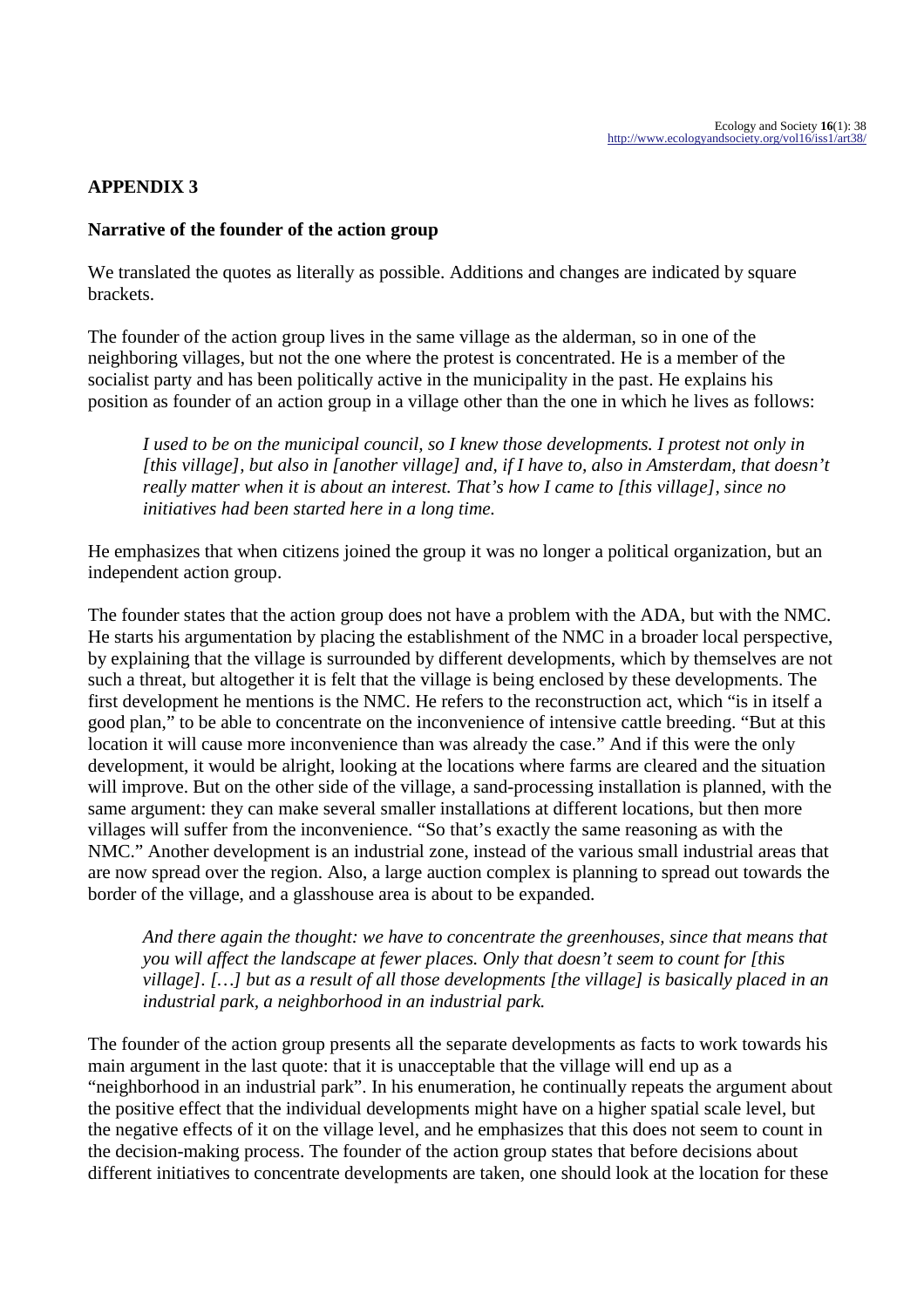concentrations, so that the possible accumulated effect will be taken into account ("accumulation spatial scale frame").

The founder continues by explaining the arguments that the action group has against the NMC. For each argument (e.g. odor, increased transportation, increase of fine dust, the consequences for public health because of dust and MRSA), he explains what is wrong with the argumentation of the municipality and entrepreneurs. He raises doubt about every proof or investigation of the proponents, by questioning the independence of the study and the reliability of the results. He does this by referring to other studies and scientists who prove the opposite or state that the effects of the techniques are not known yet. For example:

*Particularly the chicken farm will emit a gigantic lot of particulate matter. Constantly it is said in the discussion that clear air systems would filter enough out of the air, so the emission could be limited. They say we can filter 80% to 90% out. Already 6 September 2007, during a meeting in [the village] by [Mister G. ] from Wageningen, he is also a professor over there I believe. He has indicated that those things do not exist at all, which can do that.* 

## And

*That particulate matter is harmful for human health isn't only said here by us, but 50 doctors here in the region have brought that out. […] In the meantime, the RIVM has conducted research and in that study all items that we have emphasized have been confirmed factually.* [The RIVM is the government institution for public health and the environment.]

By showing these different uncertainties and their proof, the founder of the action group implicitly formulates another criterion for the establishment of the NMC, namely, that more security is needed, especially with regard to health issues.

After asking about possible advantages of the NMC, the founder states:

*For the region it is still a degradation. You can read that in the [consultancy name] environmental advice. On the national scale there is a win-win situation.* (spatial scale frame, regional versus national level)

But after this recognition of the advantages, he starts to break down the different arguments. Subsequently, he questions the sustainability of the NMC by linking it to negative developments at the global level ("unsustainability spatial scale frame")*.* 

*If you watch what happens in South America, gigantic soy plantations are established and a large part of it is transported to feed the pigs, which we subsequently eat. Whereas from a nutrition point of view, all that pork is very unproductive. You should rather produce much more soy and vegetables and those kinds of things, then you need a smaller agricultural area for more nutrition, for more calories, or minerals, or how you would name it. So if we talk about the 3 Ps you have to look at those things.* [The 3 Ps are three pillars of sustainability: people, planet, and prosperity.]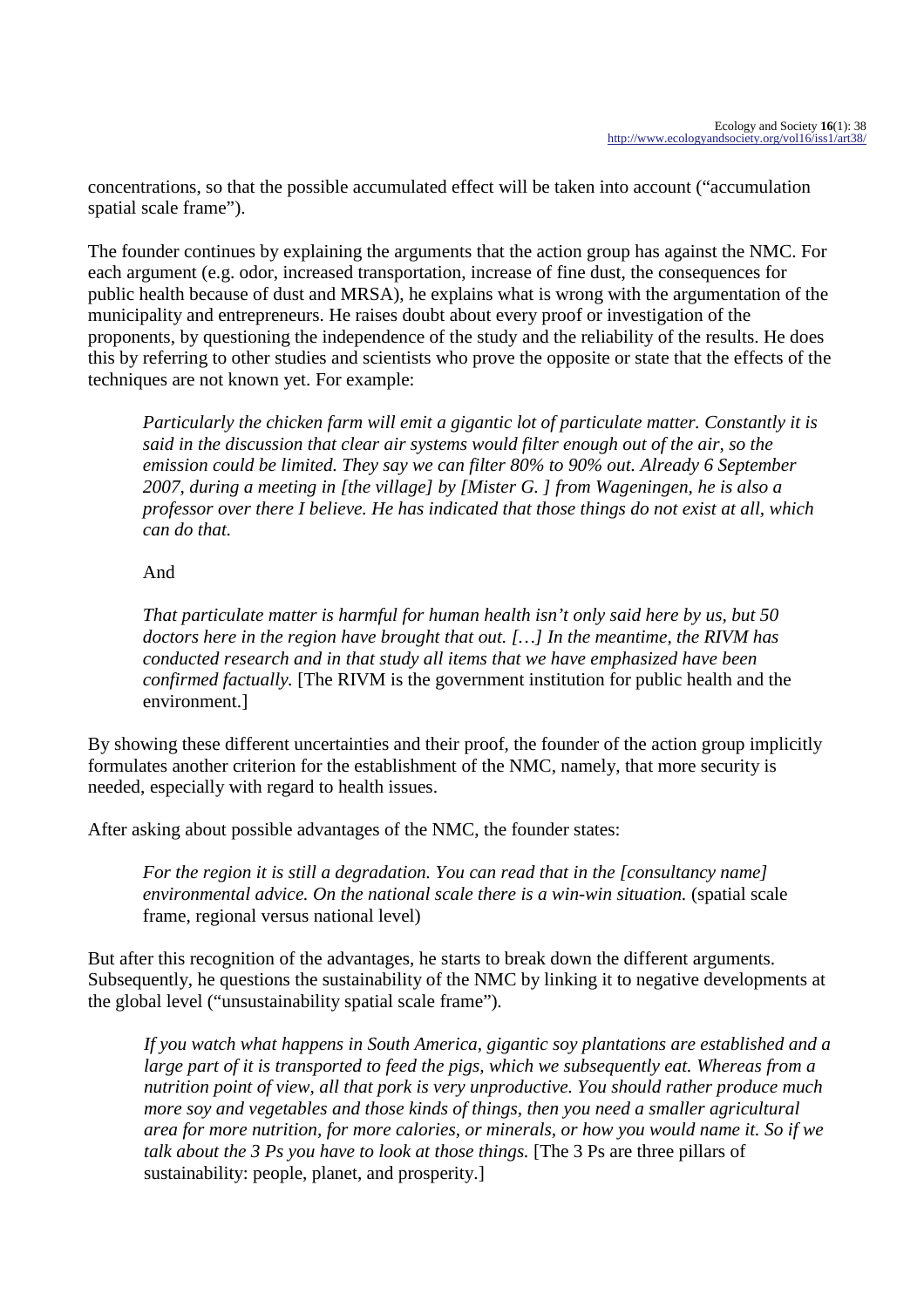With this explanation, the founder of the local action group shows that the NMC is a bad development on multiple agricultural scale levels. (For a visual illustration see Appendix 6.) Another related argument raised by the founder is the landscape. He argues that the Netherlands is a small country with many claims on the available space and that this makes the country too small for such developments (spatial scale frame, national level). This contrasts with the argument of the alderman who states that developing an NMC will provide space for other functions in other places. Lastly, the founder argues that the NMC does not have a future since on a global agricultural scale level it will not be able to compete with farms in other countries (this is in contrast to the recognition of the win-win situation on the national level presented above).

*In the end, the Netherlands can't win with this company on the world market. To mention one example: in the Ukraine they want to establish a farm, or probably it is already there, with 100,000 pigs. That's three times what they are planning here.*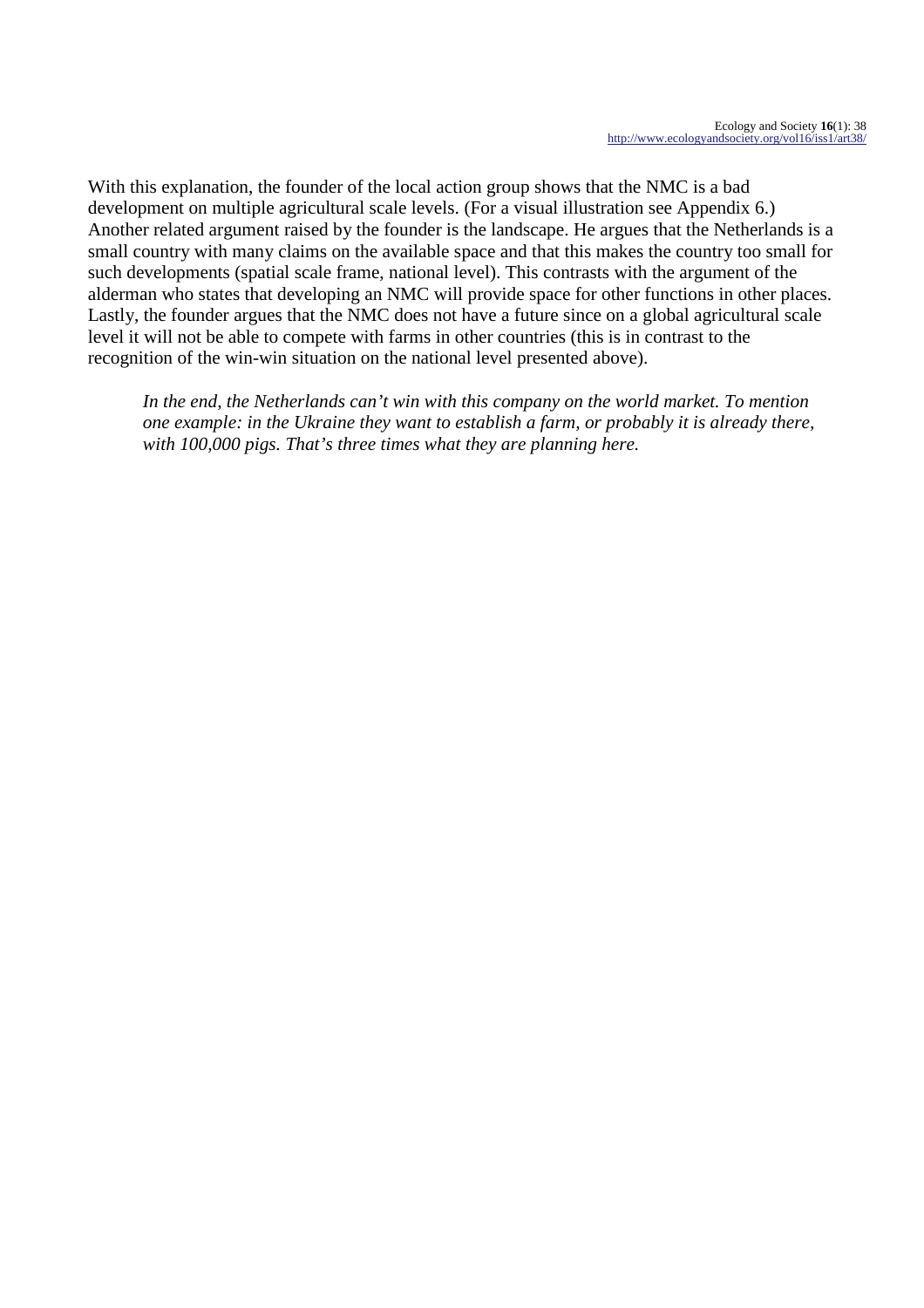## **APPENDIX 4**

### **Narrative of the entrepreneur**

We translated the quotes as literally as possible. Additions and changes are indicated by square brackets.

The chicken farmer who is part of the consortium of entrepreneurs in the NMC lives in another municipality in another province than where the ADA is located. His firm consists of several poultry farms at different locations that he manages together with two brothers. A couple of years ago, when they were looking at the future of their company, they came across the NMC initiative. They found that their ideas and their attitude fitted exactly with those of the other entrepreneurs and that being part of the NMC would take them and their company one step further in respect of their sustainability aims. In their own plans, the brothers were working towards short chain systems; meaning that they would produce chickens from egg to meat within their company and without transportation. Being part of the NMC would allow them to come a step nearer to a closed system, because it would enable them to reuse the manure as well (by fermenting it into gas and energy).

According to this entrepreneur, concepts like the NMC are the future of intensive agriculture, and a development in the direction of NMCs is inevitable:

*I think it's unavoidable. And there is a big chance we'll do it here in the Netherlands. An alternative is that the Netherlands decides that intensive production can't take place here any longer. There are examples of that from the past. In Singapore they've done that. Then you'll get a totally different society. I think we should think about that very carefully if we want that. In fact in the national debate about intensive animal production, we have come to the conclusion that that is not the way to go, we'll have to do with intensive production.* 

This quote shows that the entrepreneur frames the development of the NMC on a spatial scale and on a national, rather than a local or regional, level. The quote shows that there is a chance that the entrepreneurs will establish the NMC in the Netherlands, but that there are also other possibilities. It also shows a time scale frame: the entrepreneur refers to the past and is of the opinion that Dutch society is about to decide about the future of intensive agriculture, and the future of food production. Either she accepts the development of NMCs or she decides intensive animal production in NMCs is unacceptable. By putting it this way, the entrepreneur states that it is not up to them as entrepreneurs to decide. He makes it seem as if he does not really care whether and where the NMC will be established in the Netherlands; if not here, then he will go somewhere else. Stating it this way, the entrepreneur gives the creation of the NMC an importance that goes beyond the ADA, municipality, or province: he puts the development on the national level of the administrative scale.

In line with this reasoning, the entrepreneur frames the NMC as a very sustainable concept for future intensive agriculture, an example for the rest of the world that exceeds personal, local, or national interests. He deploys two connected dominant agricultural scale frames. Firstly, he uses a sustainability frame that is comparable to the frame deployed by the alderman.

*Looking at poultry farming, which happens to be the sector in which I have grown up, for which we have developed a concept without animal transport, a total reduction of transport,*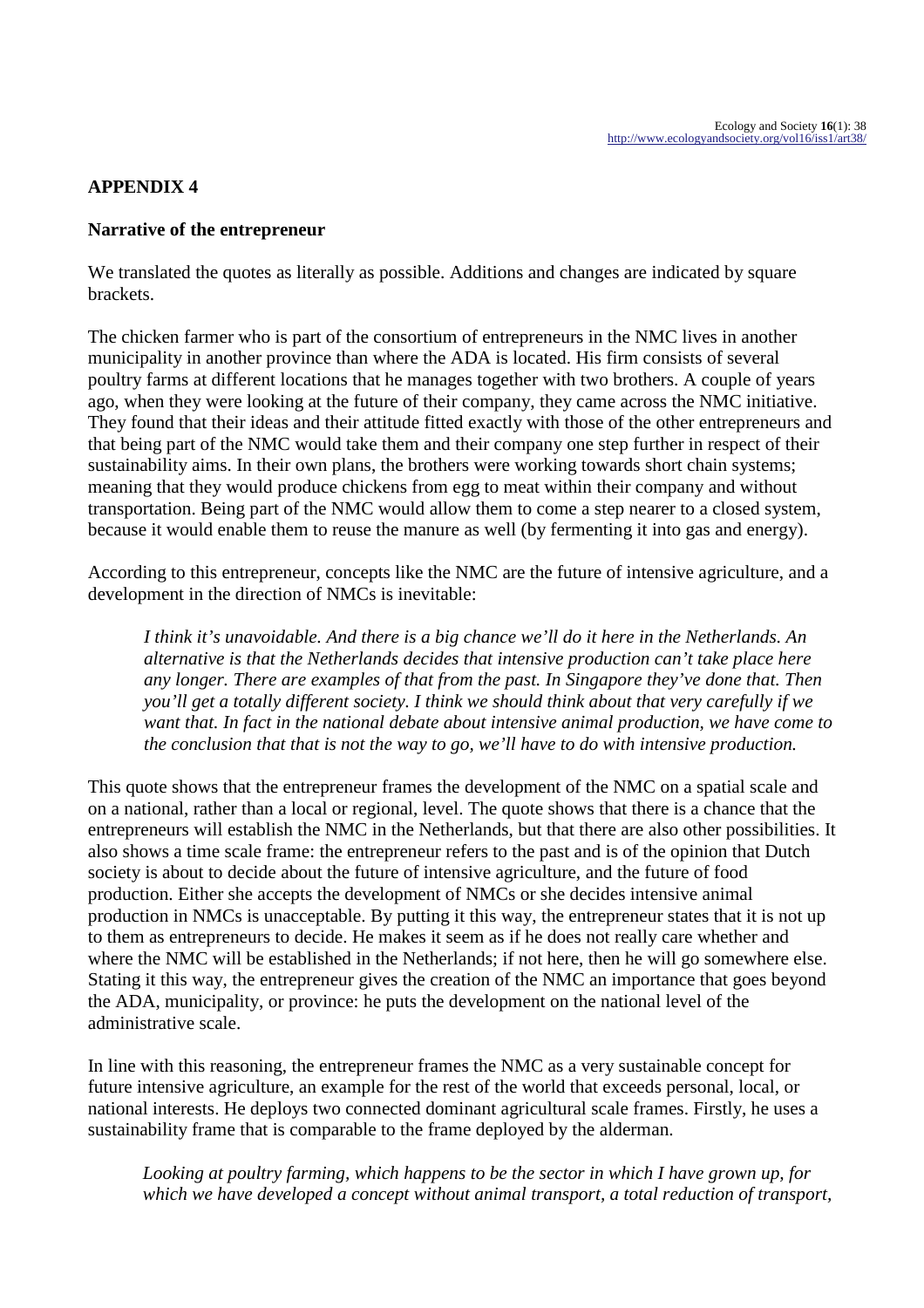*in the course of which you're on the road as little as possible, in the course of which you thus totally aren't on the road with animals. And that you've the most efficient use of expensive raw materials and in the course of which you also reuse all your remains […]. That's, according to me, the most sustainable way of production. We cooperate with other companies, for example pig- and energy-production companies. I think it's an example… that the importance goes beyond my personal interest and also beyond the interest of intensive animal production.* 

However, whereas the alderman focused his sustainability argument on agriculture in general, emphasizing the advantages of concentration of intensive agriculture, the sustainability frame of the entrepreneur focuses on the innovativeness of the NMC, which makes it a sustainable company or concept.

The last part of the quote shows the second dominant scale frame: the entrepreneur sees the NMC as an example of sustainable intensive animal production of interest to the whole world. The entrepreneur is of the opinion that co-operation in the rest of the world can learn from the experience of the NMC. By constructing the argument that "the importance goes beyond my personal interest and also beyond the interest of intensive animal production", the entrepreneur indirectly refers to the opponents who say that the entrepreneurs pursue only personal economic incentives and to the shortsightedness/unawareness of many people who do not see this importance:

## *Many people don't see the larger importance of the development we're putting into action.*

This is also shown in other parts of the interview where he states:

## *We want to create an appealing project there, which can serve as a model for the world. This isn't only about us*

and where he talks about "the larger plan". These statements also show that for the entrepreneur the concept is just as important as the concrete firm, and therefore it does not matter where the company will be established as long as it is established. Following from this, the preferred location of the NMC (for now) just happens to be in this ADA. This ADA is an interesting location for several reasons (e.g. access to highways, visibility from the highway, opportunities for expansion, innovative agricultural environment), but could have been somewhere else. For example, the entrepreneur currently is also working on a project in India. The entrepreneur has a comparable reasoning for the size of the NMC: "the size is solely determined because we'll build the smallest abattoir that can cost-effectively slaughter chickens." And "the size of the company purely has to do with the concept: no animal transport." (No animal transport means producing from egg to meat and consequently a minimal number of chickens for cost-effective slaughtering.)

Regarding the effects of the NMC on the spatial scale, village level, the entrepreneur is convinced that "nobody in [the village] will even notice" that the farm is there. The direct neighbors will have some more inconvenience, because there will be more traffic and "a little odor every now and then, but not more than presently, since there are already large firms at present." So the entrepreneur makes a distinction between the neighbors who will have some more inconvenience, and the village 3 kilometers away, which will hardly notice the NMC. To underpin this statement, the entrepreneur constructs the argument that the NMC will be at a greater distance from the village, from the people, from nature than their four farms are now. At their current location, there live "74 families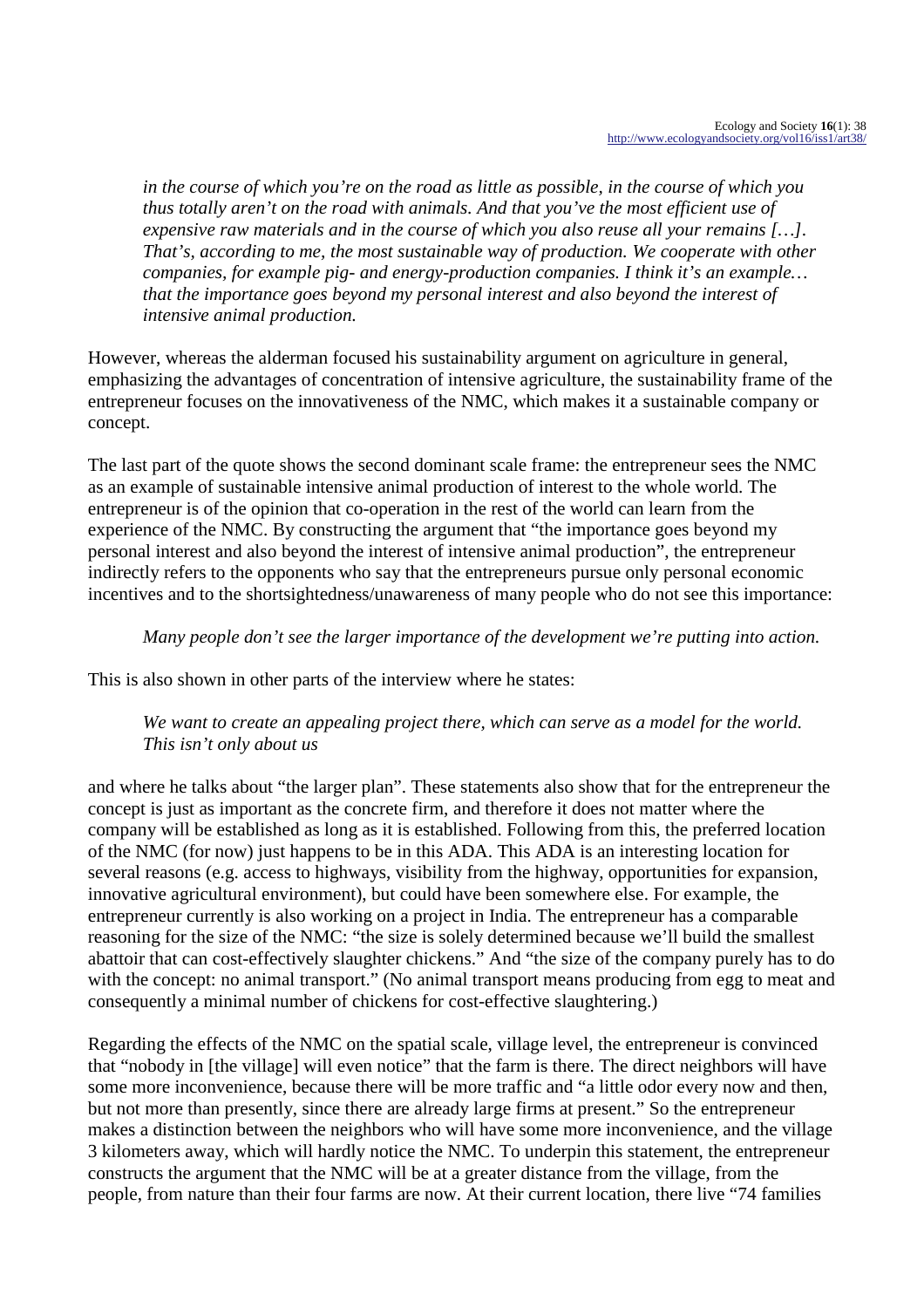within a radius of 500 meters. And if we build the NMC, then we will have 14 families in a radius of 1,000 meters, and in a radius of 500 meters only 4." So in fact he is of the opinion that the citizens in the village should not be worried, as he explains:

*my neighbors never complain. Those are the people who would be so terribly burdened. Who in fact should have died a long time ago, but it's full of small children and they're all healthy.* 

Thus the entrepreneur is of the opinion that they will improve the situation on a larger spatial level (regional) and will only cause slightly more inconvenience on the neighborhood level. (The other developments around the village, which worry the founder of the action group, form no part of the story of the entrepreneur.)

The entrepreneur is aware of the worries of the citizens in the village. He repeatedly states that he feels really sorry, but they do not have reason to be worried, and it makes him sad how these people are frightened by the media and the action group.

*It's a disaster for those people in the village, I think. Mainly that certain actors so enormously cleverly know how to play the game by driving that community apart, because somewhere a chicken farm will be established 3 kilometers outside the village center.* 

*No, the local people, that's something else, those people are sincerely frightened. Those people are simply scared. I find it very terrible that they're scared. It's in fact not acceptable at all. Those people, well, they have images in their minds, and those images came there and I say they're planted there. That has much to do with communication and media.* 

The fact that he repeats this argument several times shows that the entrepreneur feels really sorry for the citizens. It also shows that he is convinced that the NMC will not cause much inconvenience, except very locally, and that he is frustrated with the fact that it is very difficult to communicate the positive message.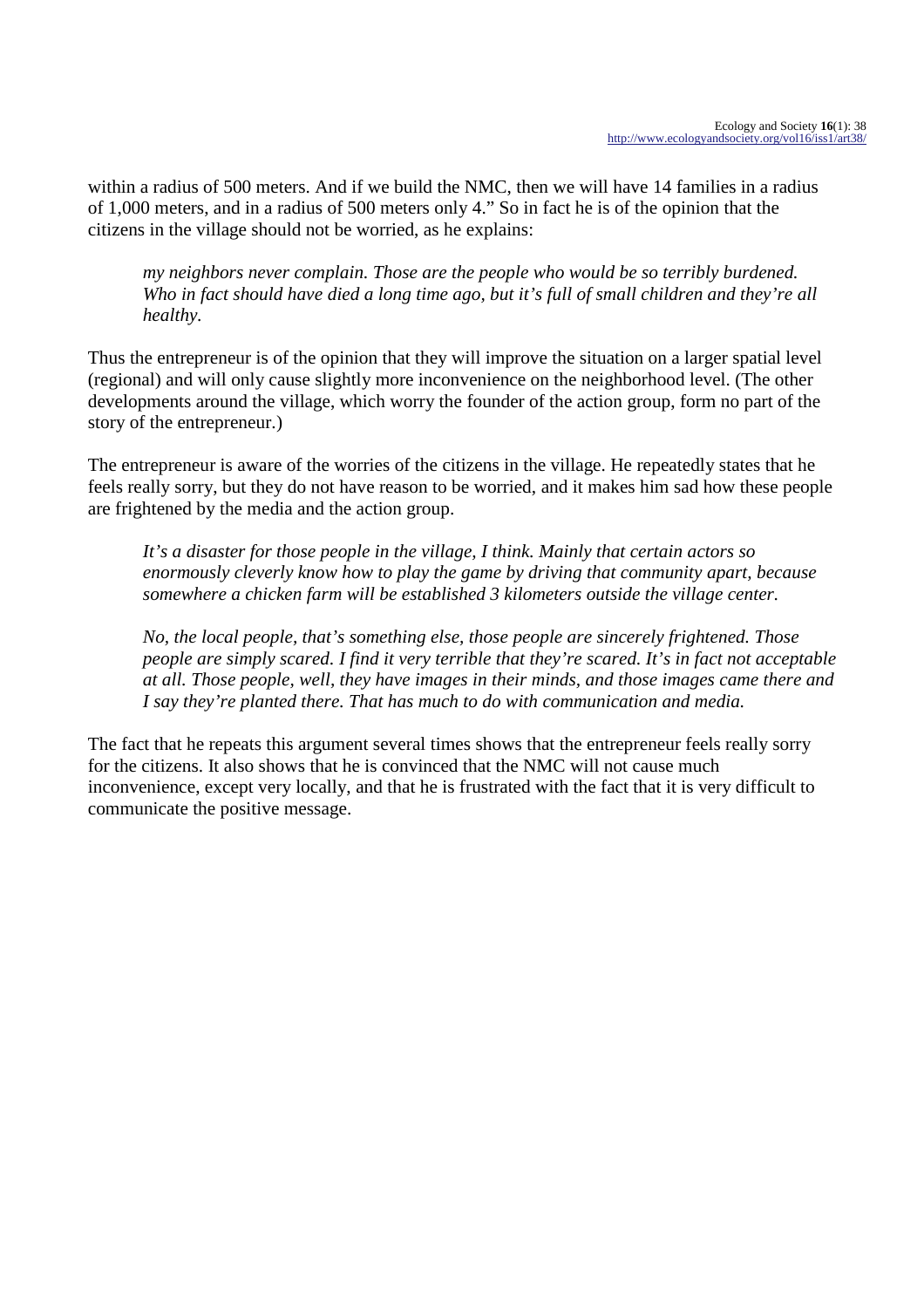## **APPENDIX 5**

### **Analysis of municipal council meetings**

In the following, the analyses of four important moments in the municipal decision-making process are summarized.

During the **municipal council meeting of 14 November, 2006,** the NMC initiative is discussed for the first time. In this first meeting the different speakers use different scales and levels to discuss the NMC. The deployed scale frames are comparable to the scale frames deployed by the key actors in the interviews. Two citizens frame the NMC as unsustainable both on the global level, referring to the cutting of the rainforest for soy in Brazil, and their living environment on the local level. We can analyze these frames as spatial scale frames. They frame the NMC as a "pork factory, an industry, which will destroy their environment." This we refer to as an agricultural scale frame. The council addresses one of the scale frames of the citizens (the NMC as industry; an agricultural scale frame). The alderman only acknowledges that the NMC will have a large spatial impact in a certain area (spatial scale frame). So although it seems that the different actors are discussing the same topic, they use different arguments presented in different scale frames, and they do not explicate these. We see the Socialists address the blending of the discussion about the NMC and the development of the ADA. The alderman does not respond to this. Since the purpose of this meeting is only to debate the NMC, there is no conclusion about the issue.

The criteria for the area vision for the ADA were up for discussion on the agenda of the **municipal council meeting of 4 September, 2007**. The area vision is seen as a first step in the execution of the reconstruction plan. Since intensive agriculture is traditionally an important economic sector in the municipality, the municipal board wants to lay down conditions for the ADA, "providing for innovative growth of the sector in a sustainable way and offering continuity". Looking at this meeting, we see that the action group emphasizes the accumulation of developments surrounding their village (a spatial scale frame). The council on the other hand is only discussing the ADA (agricultural scale frames), and the alderman explains that he will balance the different functions of the countryside (a spatial scale frame). With regard to the farms in the ADA, the action group highlights the negative aspects of large-scale farms on different scales and levels, the council wants to set all kinds of maxima (agricultural scale frames), and the alderman will limit emissions but at the same time allow for growth, using spatial and administrative scale frames. Here we see scale frame mismatches: different actors, although discussing the same topic but using different scale frames, talk at cross purposes. Also in this meeting different actors deploy different scale frames, which are related to the scale frames as deployed in the interviews: e.g. the "sustainability on a higher level scale frame", the "local accumulation scale frame", the "unsustainability on the global level scale frame".

After the discussion about the criteria, the vision document itself is under discussion during a factfinding **council meeting of 11 December, 2007**. In this council meeting, the arguments articulated by the citizens and representatives are hardly addressed in the political debate. The citizens are discussing the NMC, whereas the political debate is about the area vision for the ADA: a scale frame mismatch between the agricultural and the spatial scale. Furthermore, the different parties acknowledge that the discussion about the NMC interferes with the ("objective") decision-making process on the area vision, but no suggestions are made to separate the two debates. The alderman hardly reacts in this debate, since it is only a fact-finding discussion. And since the alderman does